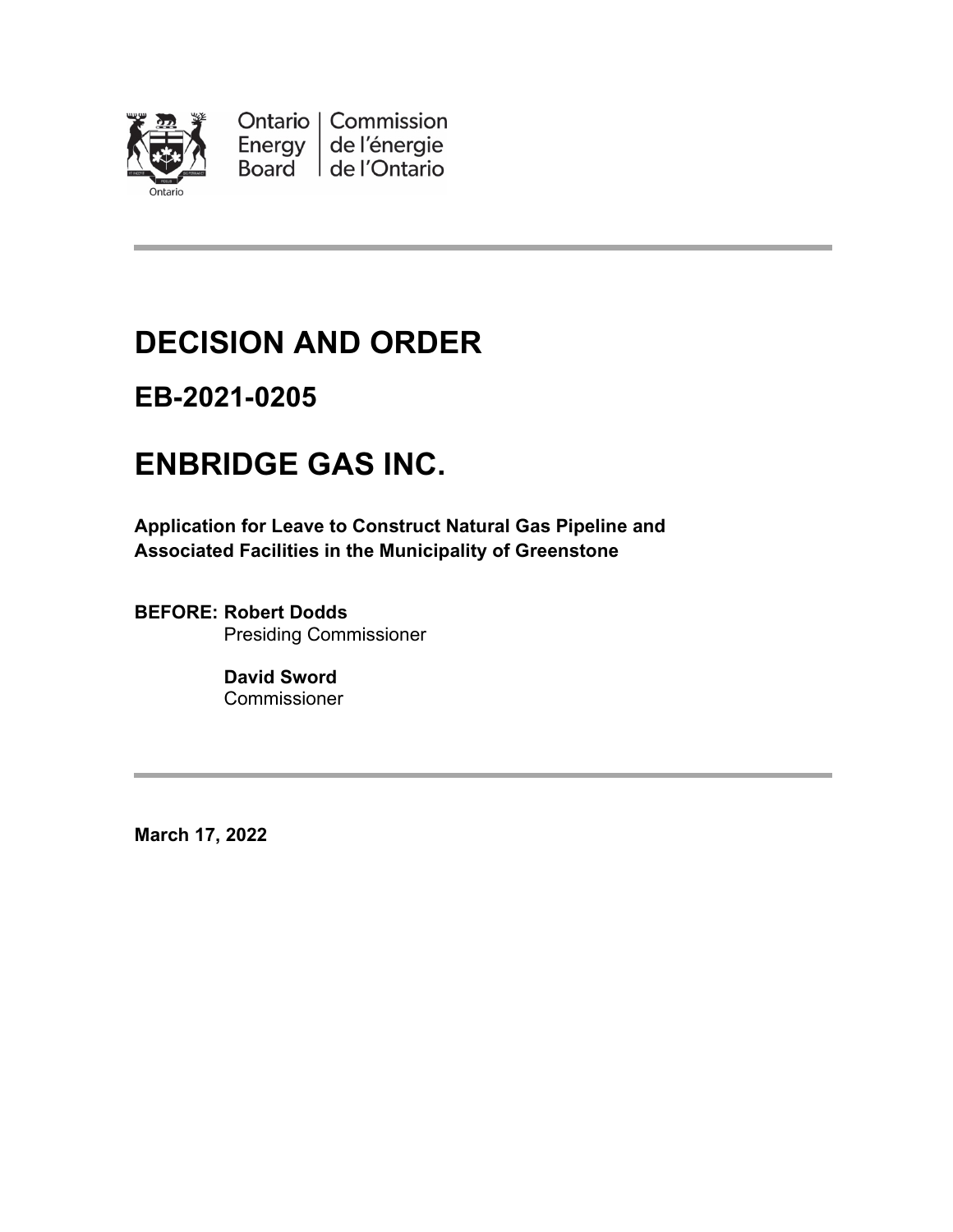### **TABLE OF CONTENTS**

#### **PAGE NO**

| $\blacktriangleleft$ |  |
|----------------------|--|
| $\overline{2}$       |  |
| 3                    |  |
| 3.1                  |  |
| 3.2                  |  |
| 3.3                  |  |
| 3.4                  |  |
| 3.5                  |  |
| 3.6                  |  |
| 3.7                  |  |
| 4                    |  |
| <b>SCHEDULE A</b>    |  |
| <b>SCHEDULE B</b>    |  |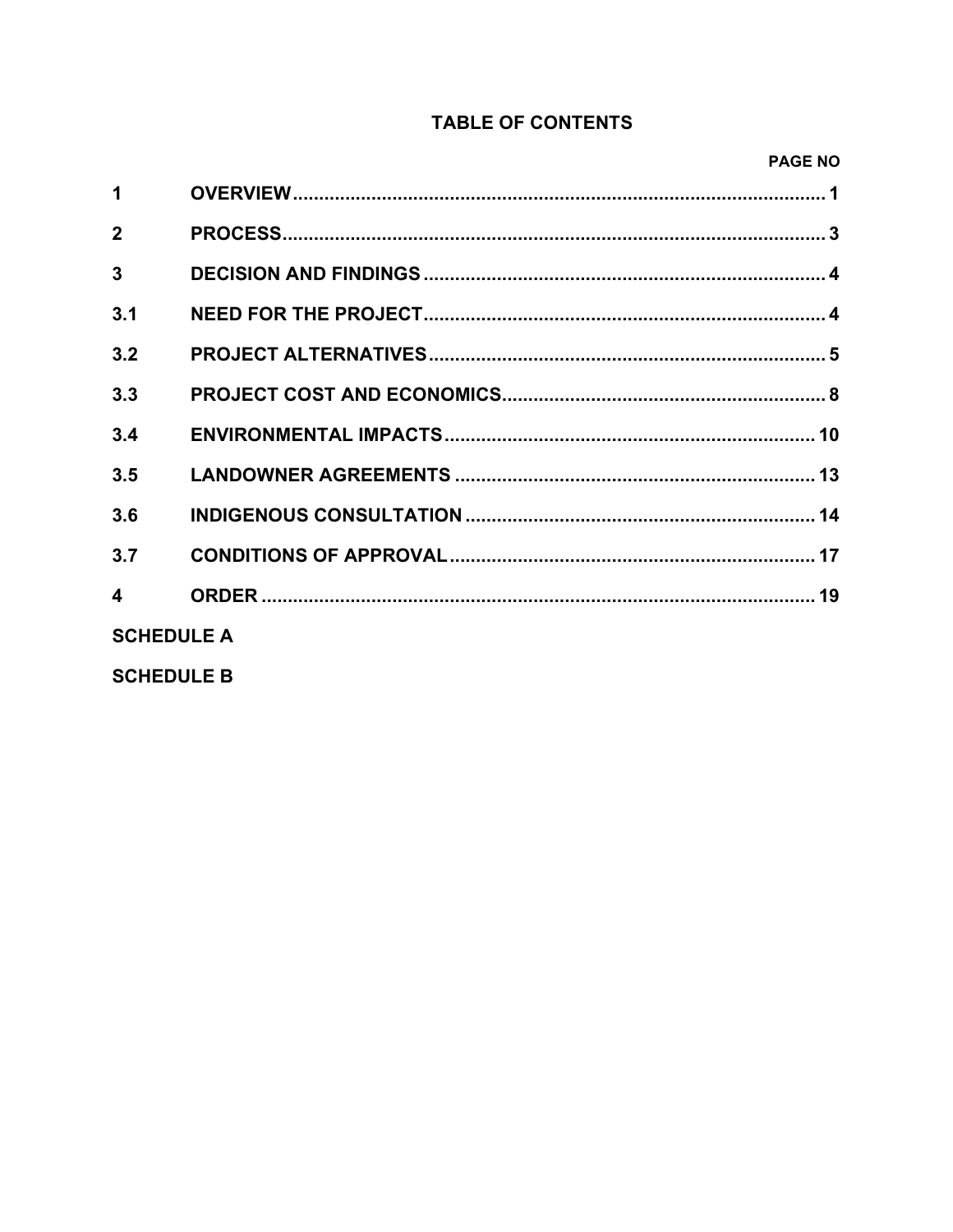## <span id="page-2-0"></span>**1 OVERVIEW**

On September 10, 2021, Enbridge Gas Inc. (Enbridge Gas) applied to the Ontario Energy Board (OEB) under section 90 of the *Ontario Energy Board Act*, *1998*, S.O. 1998, c. 15, (Schedule B) (OEB Act), for an order granting leave to construct a natural gas pipeline and associated facilities in the Municipality of Greenstone (Project). The Project is needed to provide service to the Greenstone Gold Mine near the community of Geraldton, which is located within the Municipality of Greenstone, approximately 270 km northeast of Thunder Bay. The Greenstone Gold Mine is an open pit mine that will be owned and operated by Greenstone Gold Mine LP.

The Project involves:

- 13 km of 6-inch diameter extra high-pressure steel pipeline
- a new metering station
- a rebuild of the existing TransCanada PipeLines Limited/Enbridge Gas custody transfer station

The Project would start at the Enbridge Gas Custody Station located adjacent to the TransCanada pipeline, 3.5 km north of the community of Geraldton and terminate south of TransCanada Highway 11 at the Greenstone Gold Mine site. The general location of the Project is shown on a diagram in Schedule A to this decision and order.

The OEB grants leave to construct a natural gas pipeline and associated facilities as described in the Application, subject to the Conditions of Approval (see Schedule B), based on the following findings:

- there is a need for natural gas service to meet the energy demand of the Greenstone Gold Mine.
- the proposed route for a dedicated pipeline and station facilities to the Project is the preferred route.
- the Project meets the economic test.
- the environmental impacts of the Project are being adequately addressed.
- the OEB approves the forms of landowner agreements related to the construction of the Project.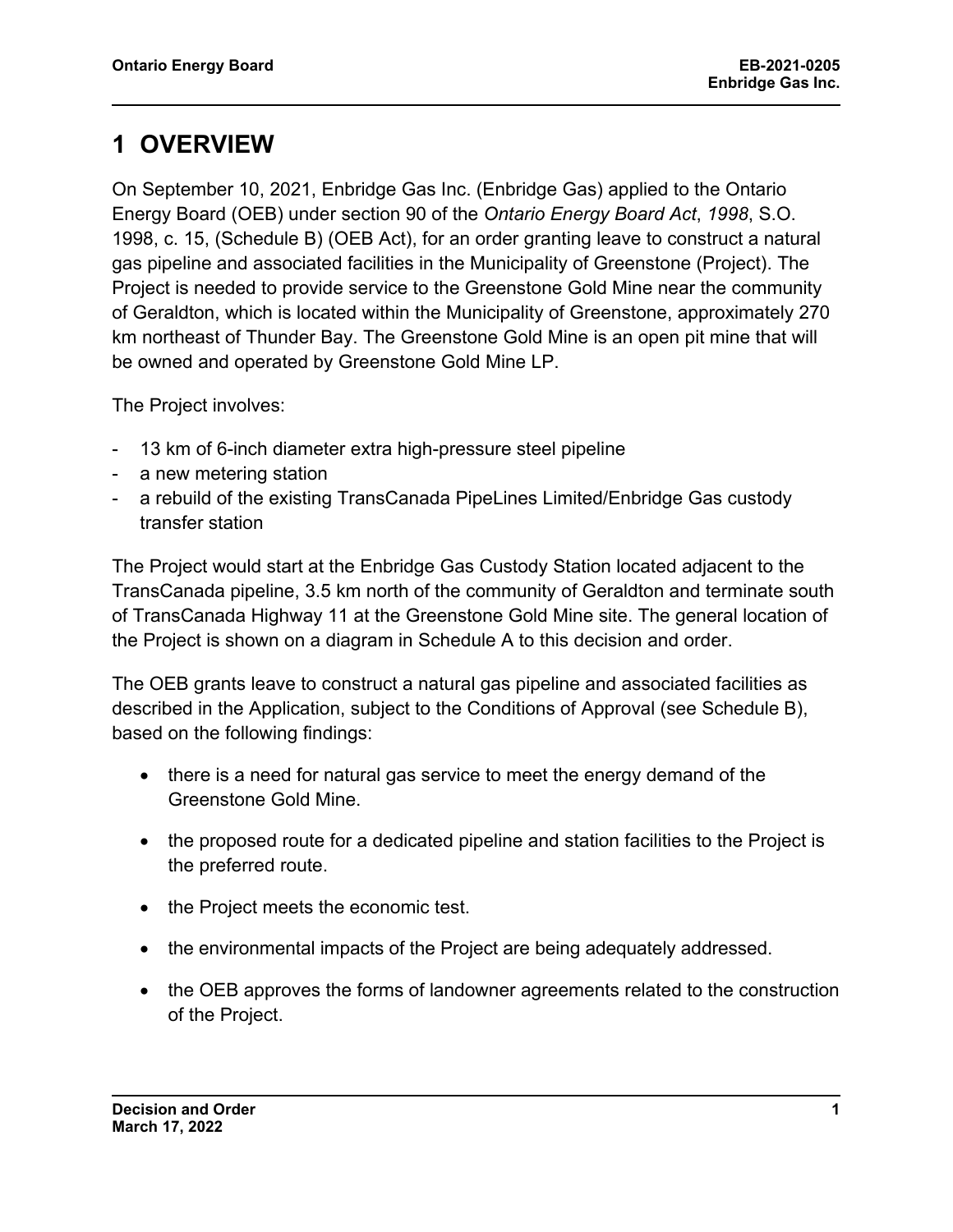- Enbridge Gas has satisfied the requirement of the Indigenous Consultation in accordance with OEB's Environmental Guidelines.
- the OEB accepts the Standard Conditions of Approval with modification of condition 2(a)(i) to reduce the construction start notice requirement to 5 days from the current 10 days.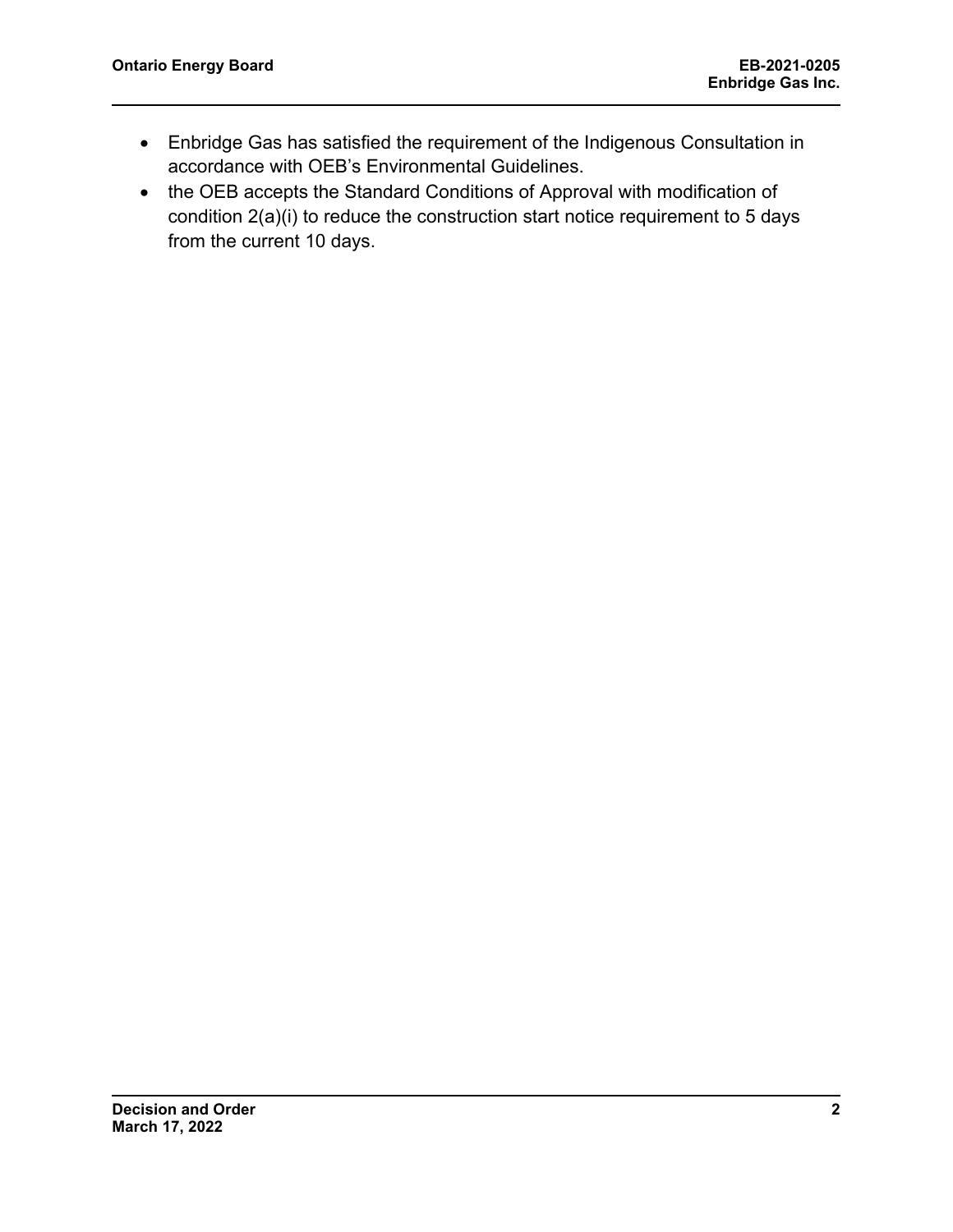## <span id="page-4-0"></span>**2 PROCESS**

The OEB held a written hearing to consider this application. A Notice of Hearing was issued on October 4, 2021*.* Each of Environmental Defence Research Foundation (Environmental Defence), Minodahmun Development LP (Minodahmun) and Pollution Probe applied for and were granted intervenor status and cost eligibility. On November 26, 2021 the OEB issued a decision partially granting Enbridge Gas' request that certain materials be made confidential.

Minodahmun is a 100% First Nation owned partnership of Animbiigoo Zaagi'igan Anishinaabek, Aroland First Nation and Ginoogaming First Nation.

The process consisted of discovery on Enbridge Gas' evidence through written interrogatories, written submissions by OEB staff and intervenors, and a written reply submission by Enbridge Gas, filed on January 21, 2022.

On March 4, 2022 Enbridge Gas updated the evidence by filing a Letter of Opinion<sup>[1](#page-4-1)</sup> issued to Enbridge Gas by the Ministry of Energy.

On March 7, 2022 Minodahmun filed a letter indicating that it reached a legally binding accommodation agreement with Enbridge Gas and that it is no longer asking the OEB to add previously proposed conditions to its decision and order with respect to the Project.

<span id="page-4-1"></span><sup>&</sup>lt;sup>1</sup> In the Letter of Opinion dated March 3, 2022 the Ministry of Energy confirmed that procedural aspects of Indigenous consultation undertaken by Enbridge Gas are satisfactory. More discussion related to the Letter of Opinion may be found in section 3.6 - Indigenous Consultation.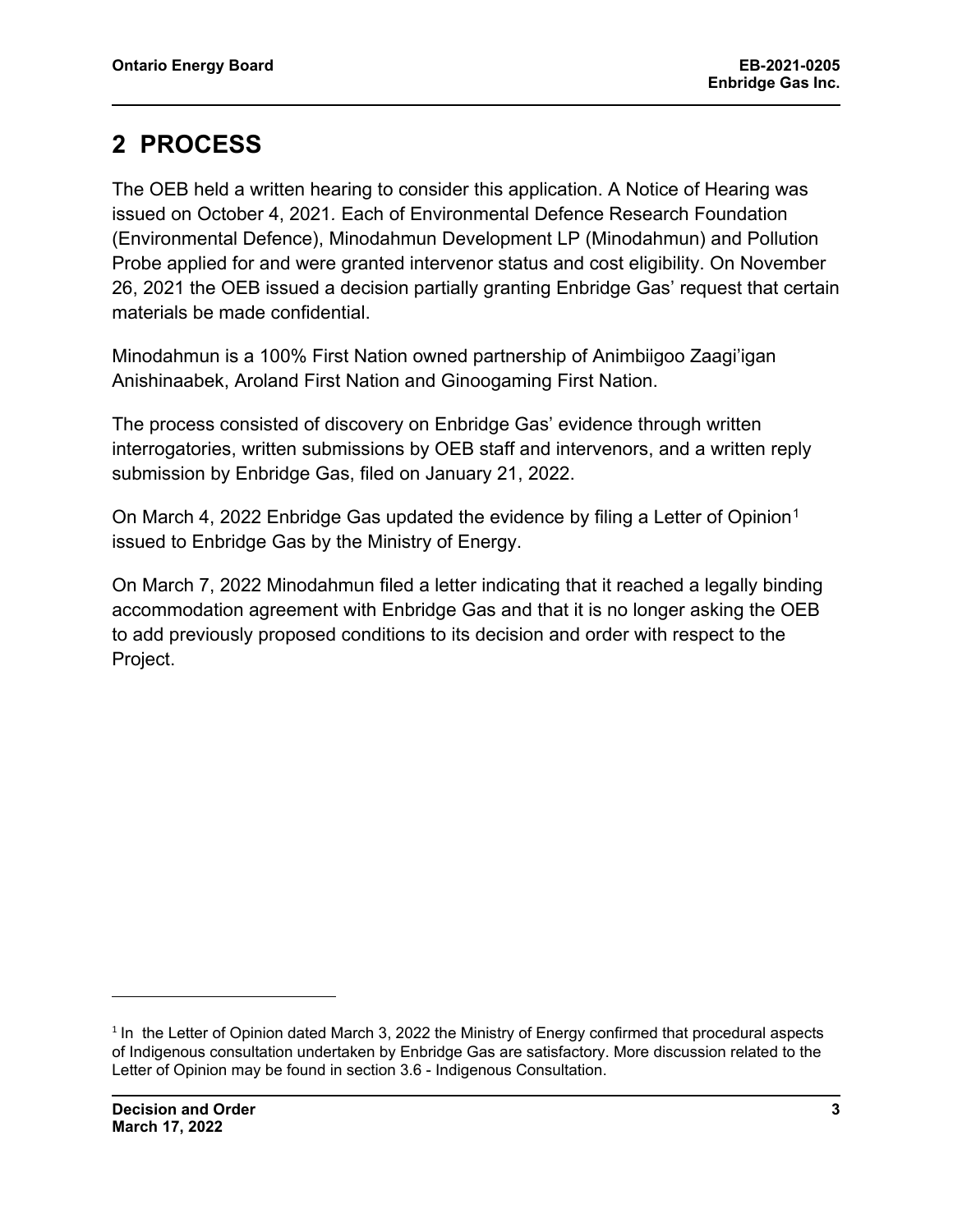## <span id="page-5-0"></span>**3 DECISION AND FINDINGS**

In accordance with the OEB's Standard Issues List for natural gas leave to construct applications, the decision and findings are structured to address the following issues:

- Need for the Project
- Project Alternatives
- Project Cost and Economics
- Environmental Impacts
- Landowner Agreements
- Indigenous Consultation
- Conditions of Approval

## <span id="page-5-1"></span>**3.1 Need for the Project**

The Project consists of a dedicated pipeline and station facilities required exclusively to meet the demand of the Greenstone Gold Mine. The Project will be used for gas-fired power generation to operate the Greenstone Gold Mine facilities and to provide process and building heat. Enbridge Gas determined that the capacity or designed pressure specification of the existing distribution system in the Municipality of Greenstone could not support the demand of the Greenstone Gold Mine.<sup>[2](#page-5-2)</sup>

The need for the Project is underpinned by a 10-year service contract between Enbridge Gas and Greenstone Gold Mine LP (Contract). The Contract was executed on February 22, 2021. The in-service date is March 1, 2023. The Contract includes Rate 100 Large Volume High Load Factor Firm Service and Rate 25 Large Volume Interruptible Service. Enbridge Gas noted that the Project is included in its asset management plan, filed in the 2021 Rates proceeding<sup>3</sup>.

Intervenors and OEB staff asked questions to probe the evidence on some aspects of the Contract and on alternatives to the Project to meet the need, but generally did not dispute the underlying need for the Project to supply gas to the Greenstone Gold Mine.

<span id="page-5-2"></span><sup>&</sup>lt;sup>2</sup> In the Exhibit I.STAFF.1 a) and b) Enbridge Gas stated that its analysis of the forecasted growth of the Geraldton's distribution system demand through 2042 showed that the forecasted growth can be served by the existing distribution system.

<span id="page-5-3"></span><sup>3</sup> EB-2020-0181, Exhibit C, Tab 2, Schedule 1, page 381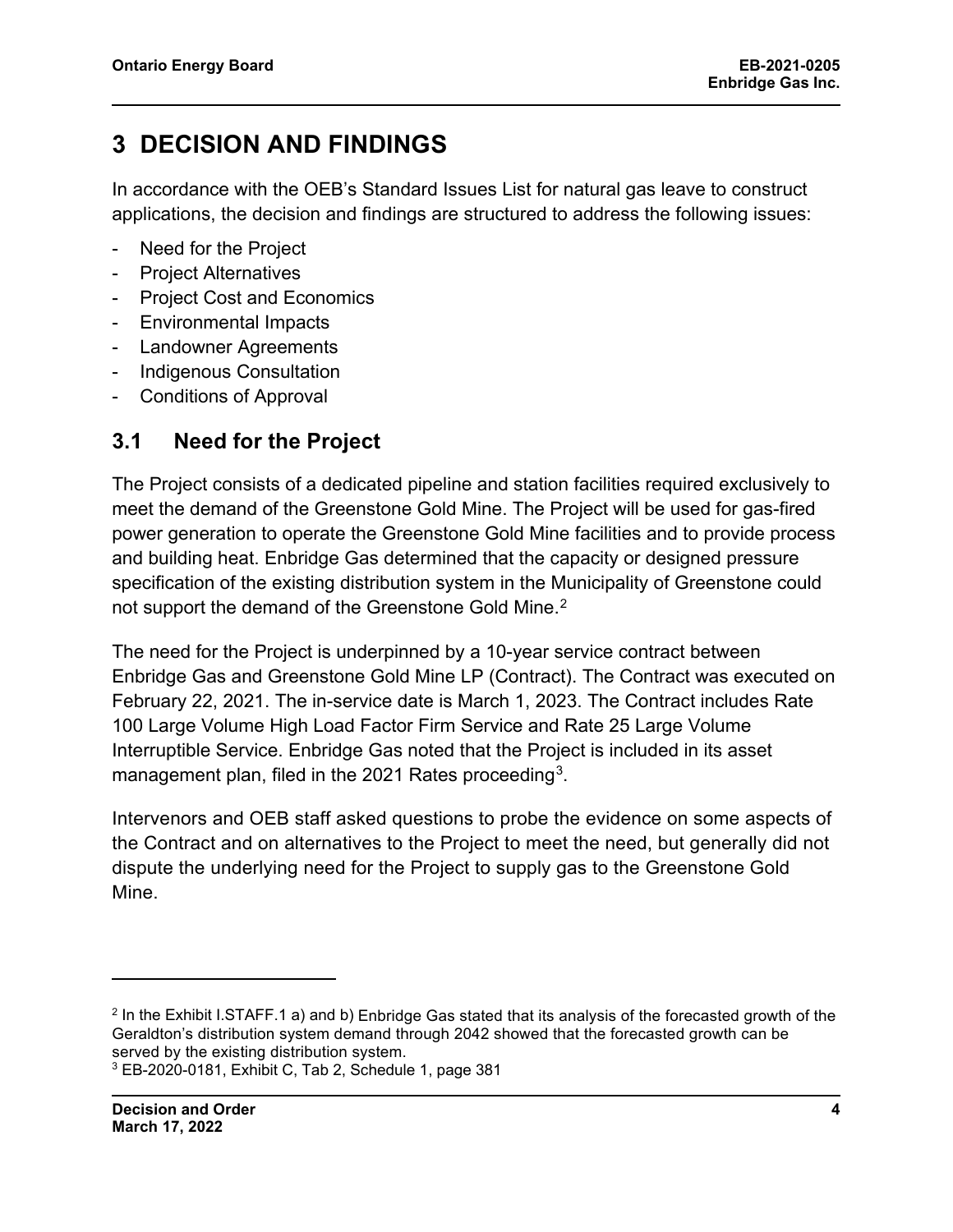#### **Findings**

The OEB finds that there is a need for natural gas service to meet the energy demand of the Greenstone Gold Mine based on Enbridge Gas' evidence that there is not sufficient capacity within the existing natural gas distribution network in the Municipality of Greenstone to meet the needs of the Greenstone Gold Mine.

The OEB notes that Enbridge Gas has also secured a ten-year service Contract with Greenstone Gold Mine LP to provide natural gas services to the mine, and that all three intervenors in the application, as well as OEB staff, do not dispute the underlying need for the Project.

## <span id="page-6-0"></span>**3.2 Project Alternatives**

Enbridge Gas considered a number of alternative routes for the Project and stated that the proposed Project was the most viable option to provide service to the Greenstone Gold Mine.

Enbridge Gas submitted that it complied with the guidance provided in the OEB's *Integrated Resource Planning Framework for Enbridge Gas* (IRP Framework)[4](#page-6-1) when considering Integrated Resource Planning alternatives.

Enbridge Gas explained that it rejected Integrated Resource Planning alternatives on the basis that this project falls under the category of "customer-specific builds" as defined in the OEB's Integrated Resource Planning (IRP) Framework:

*Customer-Specific Builds – If an identified system need has been underpinned by a specific customer's (or group of customers') clear request for a facility project and either the choice to pay a Contribution in Aid of Construction or to contract for long-term firm services delivered by such facilities, then an IRP evaluation is not required.* <sup>5</sup>

OEB staff submitted that Enbridge Gas's proposal is the best alternative to meet Greenstone Gold Mine's energy needs.

Environmental Defence, Minodahmun and Pollution Probe supported a more thorough assessment of Integrated Resource Planning alternatives for the Project. These

<span id="page-6-1"></span><sup>4</sup> Approved by the OEB in EB-2020-0091, Decision and Order, July 22, 2021

<sup>&</sup>lt;sup>5</sup> EB-2020-0091, Decision and Order, July 22, 2021, Appendix A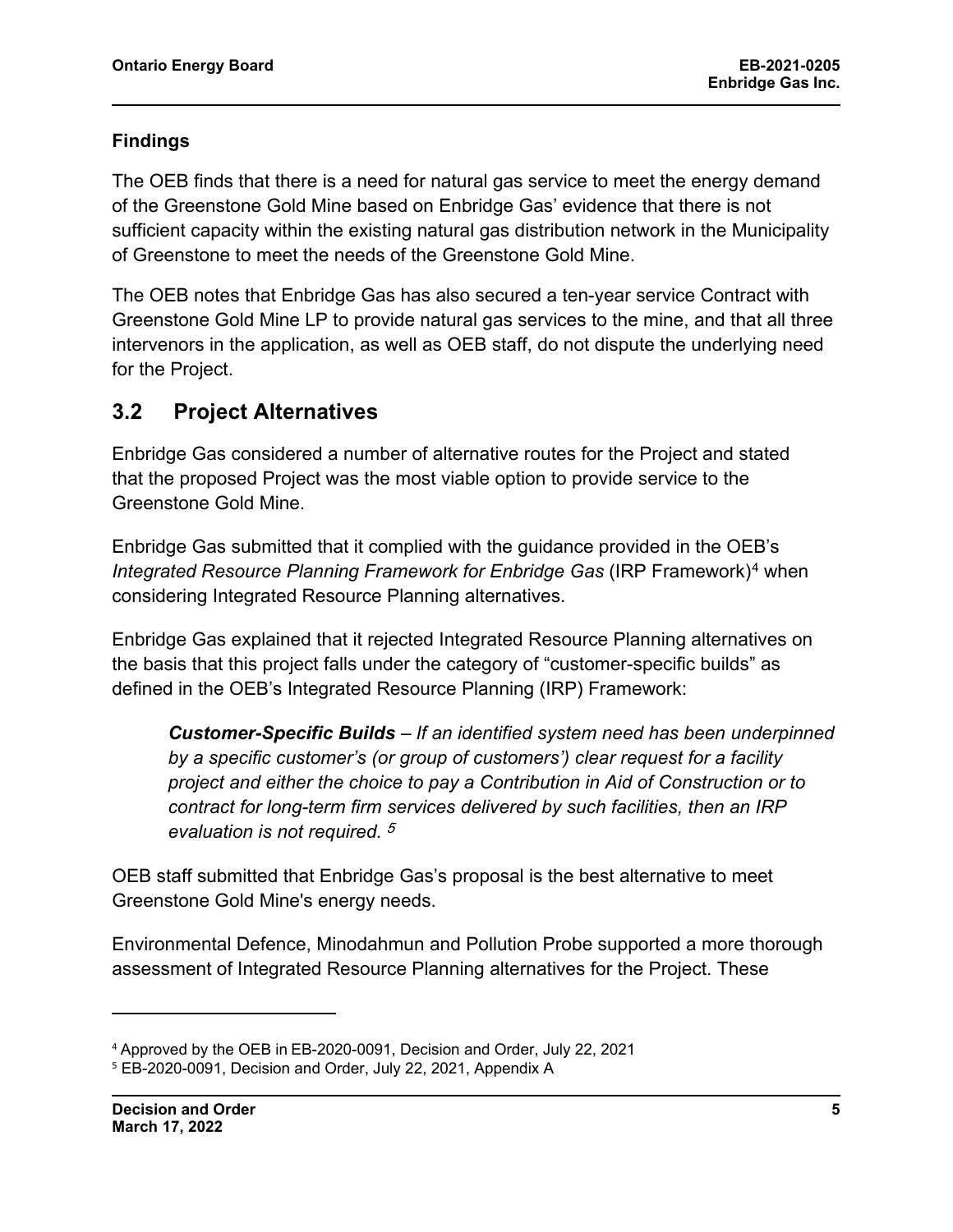intervenors argued that a full and comprehensive assessment of Integrated Resource Planning alternatives should be included in future pipeline projects.

Environmental Defence recognized that although "it is too late" to consider IRP alternatives for this Project "…additional IRP consideration should occur in future cases…".

Minodahmun emphasized Demand Side Management programs to potentially reduce greenhouse gas emissions. Minodahmun proposed that the OEB include, as a condition approval, that Enbridge Gas file with the OEB within 15 months of the inservice date a report specifying Demand Side Management programs offered to Greenstone Gold Mine LP based on Enbridge Gas' 2023-2027 Demand Side Management Plan, which is currently before the OEB in another proceeding. $^6$  $^6$ 

Pollution Probe submitted that Enbridge Gas should more rigorously assess Integrated Resource Planning alternatives at the preliminary stages of project development in future cases<sup>[7](#page-7-1)</sup>. Pollution Probe observed that Demand Side Management programs by a single customer, such as Greenstone Gold Mine LP, can result in reduction of the pipeline size needed to address customer's demand.

Enbridge Gas replied that the Project design was finalized in 2020 and that Enbridge Gas did not propose any Demand Side Management programs to Greenstone Gold Mine LP at that time. Enbridge Gas also noted that the Integrated Resource Planning Framework was issued on July 22, 2021, about five months after the Contract with the Greenstone Gold Mine LP was executed.<sup>[8](#page-7-2)</sup>

Commenting on the option to reduce the pipeline size as a result of Demand Side Management program implementation by Greenstone Gold Mine LP, Enbridge Gas stated that it was not aware of opportunities that would "…reliably and economically reduce the size of the pipeline in the short or long-term." <sup>[9](#page-7-3)</sup>

Enbridge Gas noted that it has filed a fully integrated Demand Side Management Plan for the 2023-2027 period, which is currently under review by the OEB.<sup>[10](#page-7-4)</sup> Enbridge Gas submitted that it had informed Greenstone Gold Mine LP about its existing Demand

<span id="page-7-0"></span><sup>6</sup> EB-2021-0002

<span id="page-7-1"></span><sup>7</sup> Pollution Probe Written Submission, January 14, 2022, page 7

<span id="page-7-2"></span><sup>8</sup> Enbridge Gas Reply Submission, January 21, 2022, page 6, paragraphs 13 and 14

<span id="page-7-3"></span><sup>&</sup>lt;sup>9</sup> Exhibit I.Staff.3 a)

<span id="page-7-4"></span><sup>10</sup> EB-2021-0002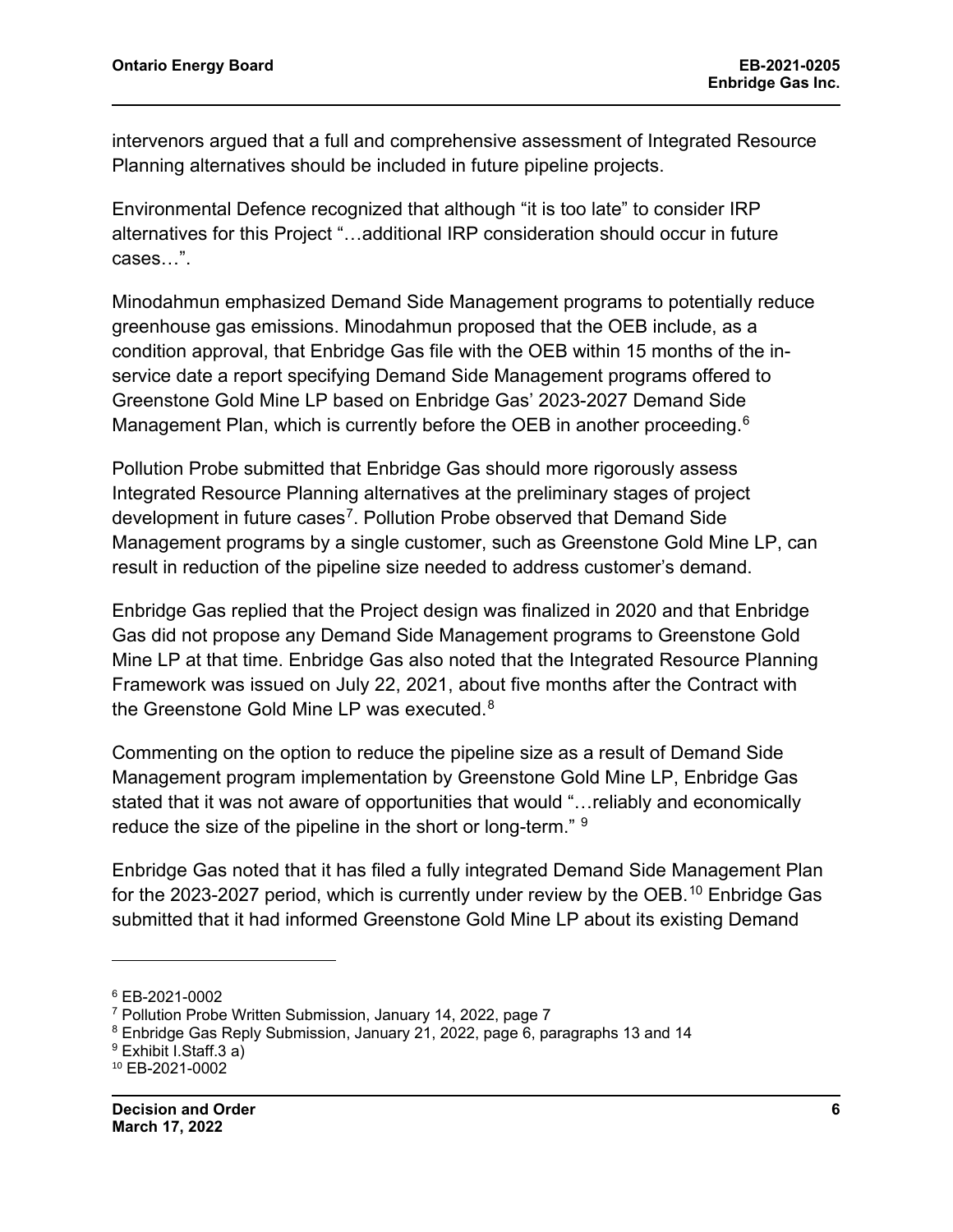Side Management programs and that such program offerings would be available to all its customers, including the Greenstone Gold Mine LP, in the future.

Regarding the routing alternatives, Enbridge Gas considered three alternatives through or around the community of Geraldton. Enbridge Gas selected the proposed route based on the least impacts and disruption to local businesses and residents along the municipal right of ways as compared with the other route alternatives.

#### **Findings**

The OEB finds that the proposed route for a dedicated pipeline is the preferred route, being the least disruptive of the routes considered for the Greenstone Gold Mine project.

The OEB accepts Enbridge Gas's position that, as a customer-specific build, an Integrated Resource Planning evaluation was not required for the Greenstone Gold Mine project. The OEB notes that future expansions and leave-to-construct applications may well include a more thorough assessment of Integrated Resource Planning alternatives, where appropriate.

Several comments were made regarding Demand Side Management programs as a means to reduce natural gas consumption, and possibly allow for a smaller diameter pipeline to the Project.

The OEB finds that filing of a report identifying the specific Demand Side Management program offerings available to Greenstone Gold Mine LP is not required, since Enbridge Gas confirms that it has had discussions with Greenstone Gold Mine LP in this regard. As noted above, Enbridge Gas' Demand Side Management Plan for 2023-2027 is currently before the OEB for consideration.

Additionally, the OEB agrees with Enbridge Gas's statement that customers such as Greenstone Gold Mine LP are sophisticated energy consumers given that natural gas and electricity represent some of their more significant cost inputs. Such customers are generally active in historic and current OEB-approved Demand Side Management programs, implementing energy conservation to optimize their operations.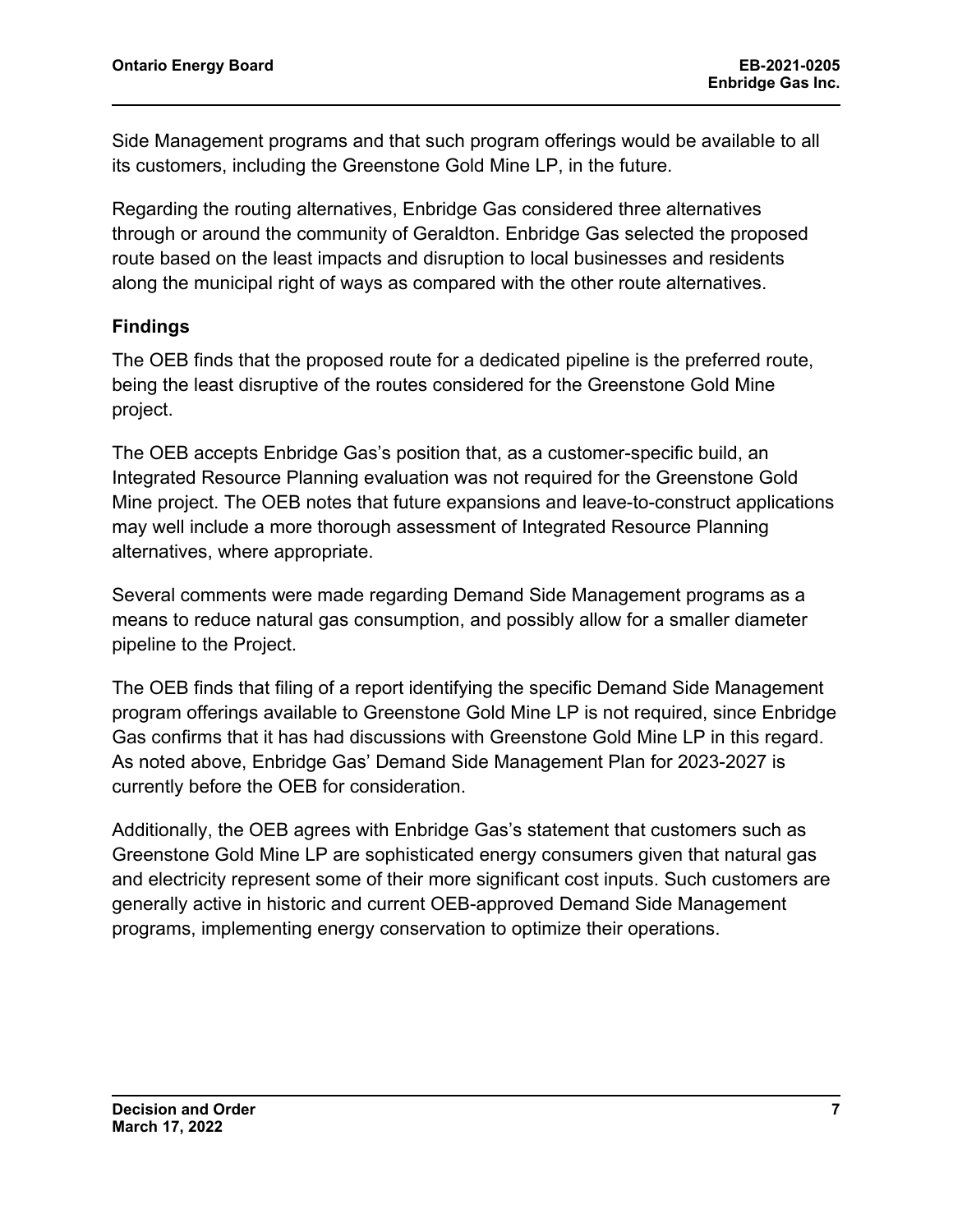### <span id="page-9-0"></span>**3.3 Project Cost and Economics**

Enbridge Gas provided estimated costs for the pipeline, ancillary facilities, and total costs.[11](#page-9-1) Total estimated costs for the Project are \$25.8 M, consisting of \$23.0 M for pipeline costs and \$2.7 M for ancillary facilities costs.

The overall Contribution in Aid of Construction by Greenstone Gold Mine LP was set at \$20.3 M.

Enbridge Gas indicated that the Contract provides for a true up of the Contribution in Aid of Construction after the actual final Project costs are incurred. Enbridge Gas estimated the net costs remaining after the full Contribution in Aid of Construction (which includes a portion of the ancillary facilities cost) is paid by Greenstone Gold Mine LP, at \$5.5 M. Enbridge Gas completed a Discounted Cash Flow analysis for the Project in accordance with the with the OEB's *E.B.O. 188 Report of the Board on Natural Gas System Expansion* (E.B.O. 188).

The Discounted Cash Flow analysis, when taking the Contribution in Aid of Construction into account, indicated that the Project is economically feasible with a Profitability Index (PI) of 1.0 and Net Present Value (NPV) of zero.

Environmental Defence and Pollution Probe raised concerns with potential risk to ratepayers if Greenstone Gold Mine LP fails to meet its financial obligations.

Environmental Defence commented that Enbridge Gas should "…secure firm financial guarantees with the parent companies to protect ratepayers if the mine closes before the 10-year period over which the pipeline costs are to be recouped through rates."<sup>[12](#page-9-2)</sup> Environmental Defence noted that Enbridge Gas did not have financial guarantees from the parent companies so that it could cover distribution charges estimated at approximately \$789,000 each year between 2023 and 2033. Environmental Defence observed that the mine is planned to be in operation for 15 years and that operational costs in this five-year difference are not guaranteed to be covered by the Contract.

Pollution Probe argued that Enbridge Gas's ratepayers would bear the risk of the net costs not being recovered from the Contribution in Aid of Construction. Pollution Probe suggested that the OEB add a condition of approval that Enbridge Gas notify

<span id="page-9-2"></span><span id="page-9-1"></span><sup>&</sup>lt;sup>11</sup> Enbridge Gas Evidence: Exhibit D, Tab 1, Schedule 1, page 1, Table 1: Estimated Project Costs <sup>12</sup> Environmental Defence Written Submission, January 14, 2022, page 1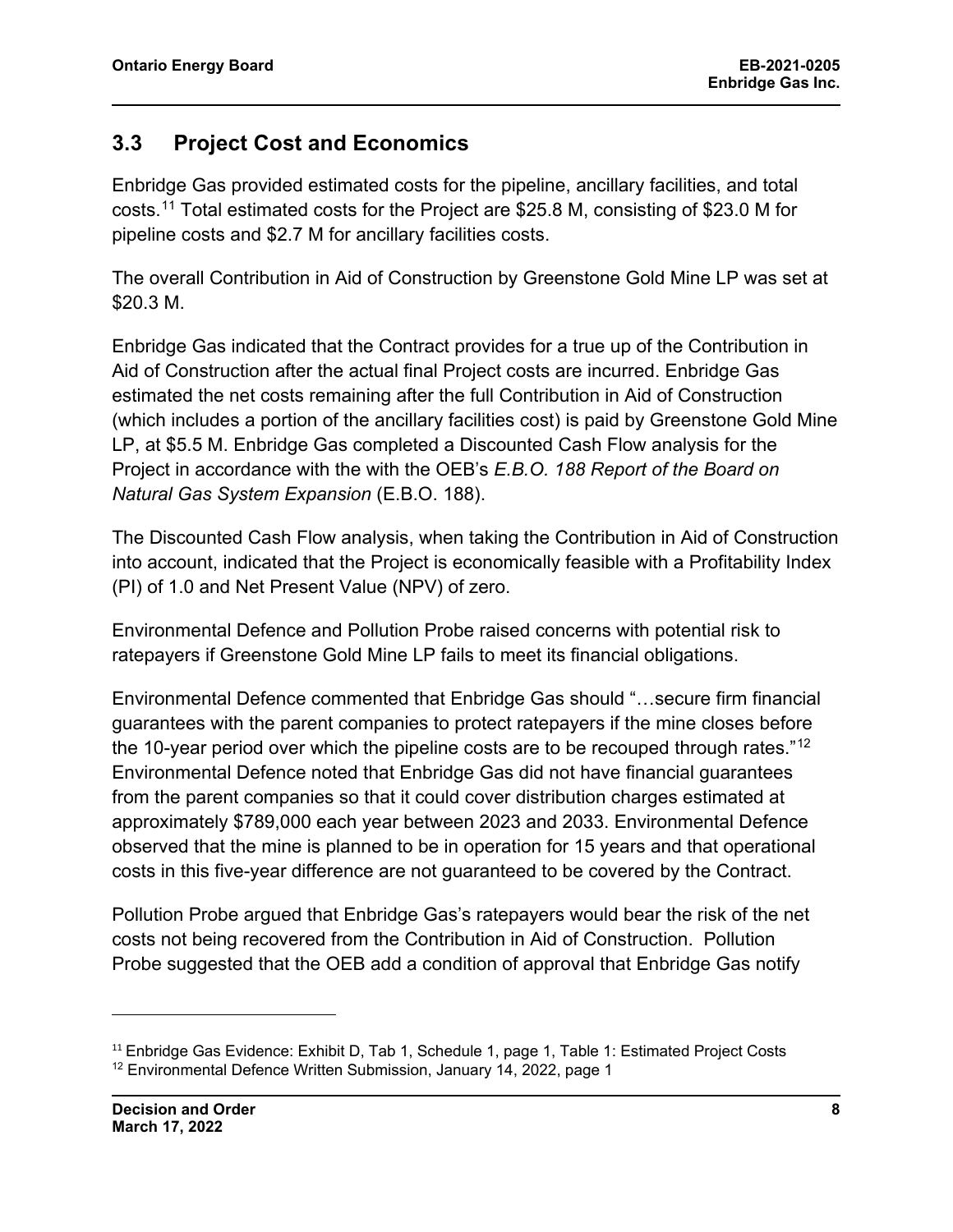the OEB if the Contribution in Aid of Construction agreement changes or if Greenstone Gold Mine LP cannot pay the Contribution in Aid of Construction due to a material change. [13](#page-10-0)

Pollution Probe raised the issue of financial risk to the ratepayers if the Project becomes a stranded asset. Pollution Probe's view was that the Contract did not ensure a financial commitment to recovery of the costs for a dedicated capital asset by the Greenstone Gold Mine LP beyond the 10-year time horizon.<sup>[14](#page-10-1)</sup> Pollution Probe also was concerned with the risk to ratepayers if Greenstone Gold Mine LP and its partners were to go bankrupt.

In response to concerns raised by Environmental Defence and Pollution Probe, Enbridge Gas submitted that the terms the Contract allow Enbridge Gas to require that Greenstone Gold Mine LP "…provide financial assurances acceptable to the Company at any point after June 1, 2022."[15](#page-10-2) Enbridge Gas stated that it "…does not believe it is necessary for the OEB to condition any approval upon obtaining such financial assurances." [16](#page-10-3)

Enbridge Gas explained that if Greenstone Gold Mine LP fails to make payments and discontinues its operations or files for bankruptcy before the 10-year term of the Contract had expired, it had financial assurances in place and could sue Greenstone Gold Mine LP for breach of contract, and act on any financial assurances it has in place to recover charges for the firm minimum annual volume of services that Greenstone Gold Mine LP would have been required to pay for the remaining term of the Contract.

OEB staff and Minodahmun indicated no concerns with the cost recovery for the Project. However, Minodahmun asked Enbridge Gas to provide an estimate of the Project costs of consulting First Nations for the Project. Minodahmun (MDLP) referred to a recent electricity rates OEB decision<sup>[17](#page-10-4)</sup> (Elexicon proceeding), saying that this information was provided to the OEB and suggesting that Enbridge Gas provide information on the above costs in its future applications before the OEB.

<span id="page-10-0"></span><sup>&</sup>lt;sup>13</sup> Pollution Probe Written Submission, January 14, 2022, page 4

<span id="page-10-1"></span><sup>&</sup>lt;sup>14</sup> Response to I.PP.6

<span id="page-10-2"></span><sup>&</sup>lt;sup>15</sup> Enbridge Gas Reply Submission, January 21, 2022, pages 8 paragraph 19

<span id="page-10-3"></span><sup>16</sup> Enbridge Gas Response to I.ED.3

<span id="page-10-4"></span> $17$  EB-2021-0015: Elexicon Energy Inc. Application for electricity rates beginning January 1, 2022 – OEB Procedural Order No. 2, October 19, 2021 (Revised November 17, 2021)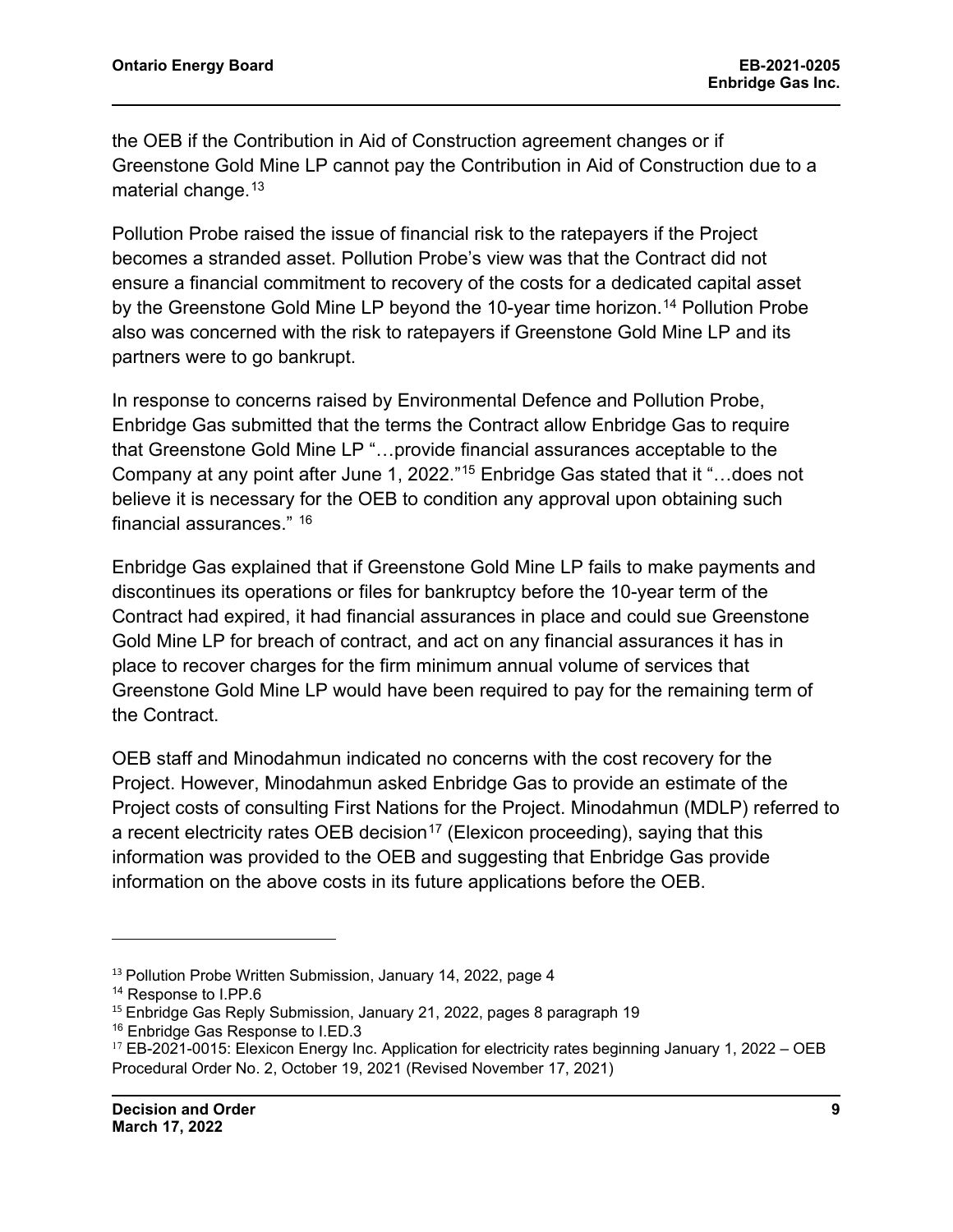Enbridge Gas declined to provide this information saying it was beyond the scope of this proceeding and that "…while the OEB accepted these issues in the Elexicon proceeding, it does not appear that such costs were actually produced or examined in that proceeding." Enbridge Gas also observed that such cost information is commercially sensitive "…and not appropriate for public disclosure…" because of ongoing active negotiations for an accommodation with MDLP. <sup>[18](#page-11-1)</sup>

#### **Findings**

The OEB finds that the Project meets the relevant economic tests and does not result in additional costs to be borne by existing ratepayers.

The OEB is satisfied that the contractual arrangements for Greenstone Gold Mine LP to provide Enbridge Gas with financial assurances, coupled with other legal avenues, are sufficient to safeguard the interests of ratepayers for the duration of the term of the natural gas supply Contract and beyond.

It is not necessary for the OEB to consider whether information related to the costs of consulting First Nation communities should be filed since agreement with Minodahmun has been reached.

### <span id="page-11-0"></span>**3.4 Environmental Impacts**

Enbridge Gas retained Stantec Consulting Ltd (Stantec) to conduct an environmental and socio-economic study and public consultation, and to complete an Environmental Report. The environmental review and the consultation process were conducted in accordance with the OEB's *Environmental Guidelines for Location, Construction and Operation of Hydrocarbon Pipelines in Ontario* (OEB's Environmental Guidelines).

The Environmental Report and associated studies assessed the existing bio-physical and socio-economic environment in the study area; considered alternative routes and recommended the proposed route as the preferred route; documented the public consultation; and included impacts assessment and proposed mitigation measures to minimize the impacts.

Enbridge Gas filed the Environmental Report was filed as part of its evidence.

<span id="page-11-1"></span><sup>&</sup>lt;sup>18</sup> Enbridge Gas Reply Submission, January 21, 2022, pages 8-9 paragraph 20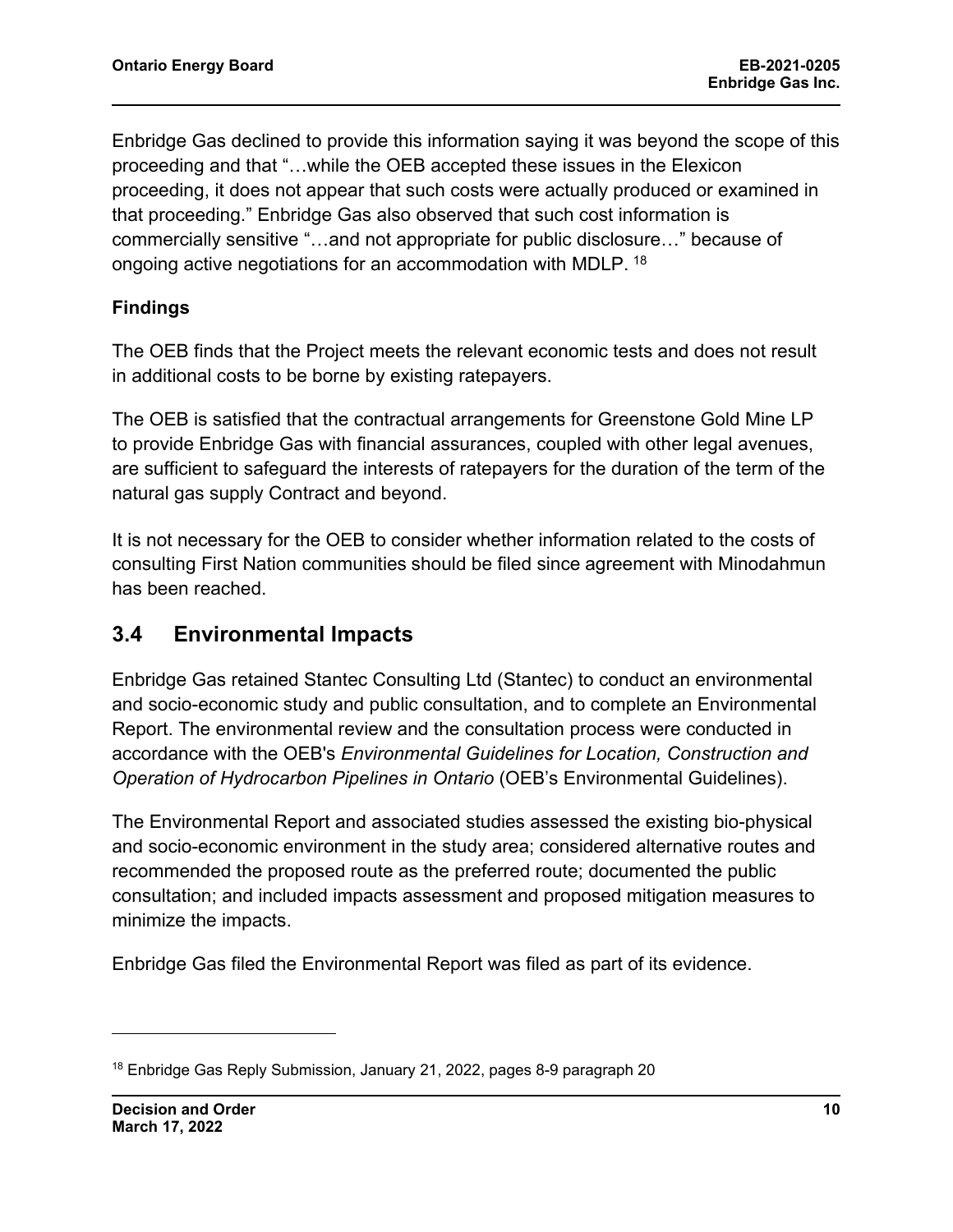The consultation included the Ontario Pipeline Coordinating Committee (the OPCC, a committee comprised of various Ontario government ministries and agencies that have a role in reviewing natural gas projects) members, municipal officials, and Indigenous groups. The records of the consultation are part of the Environmental Report.

Enbridge Gas filed an updated OPCC consultation log as of December 17, 2021[19](#page-12-0) that included, among other things, a record of communications with the Ministry of Environment (Ministry) regarding the Ministry's concerns with the assessment of the environmental impact of a closed municipal landfill within 500 meters of the Project. In its reply submission, Enbridge Gas submitted that it had received confirmation from the Ministry that it was satisfied with the Enbridge Gas's response regarding the closed landfill. [20](#page-12-1) 

Enbridge Gas stated that "…As of the time of this Reply Submission, all issues and questions identified by Ontario Pipeline Coordinating Committee members have been resolved.".[21](#page-12-2)

Pollution Probe commented on the OPCC review process and suggested that the process could be improved "…due in part to the lack of positive confirmation of approval from every individual [OPCC] member".<sup>[22](#page-12-3)</sup> Enbridge Gas replied that the OEB Guidelines did not require a positive confirmation that there are no concerns from each member.[23](#page-12-4) On March 4, 2022, Pollution Probe and Enbridge Gas filed additional correspondence on this matter.<sup>[24](#page-12-5)</sup>

OEB staff submitted that Enbridge Gas has completed the Environmental Report in accordance with the OEB's Environmental Guidelines.

Enbridge Gas has committed to complying with all mitigation measures recommended in the Environmental Report and confirmed it would prepare the recommended Environmental Protection Plan for the Project in advance of mobilization and

<span id="page-12-0"></span><sup>&</sup>lt;sup>19</sup> Response to I.STAFF.5, a) Attachment 1

<span id="page-12-1"></span> $20$  Enbridge Gas Reply Submission, January 21, 2022, page 10, paragraph 24

<span id="page-12-2"></span><sup>&</sup>lt;sup>21</sup> Enbridge Gas Inc. Reply Submission, January 21, 2022, page 10, paragraph 24

<span id="page-12-3"></span><sup>22</sup> Pollution Probe Written Submission, January 14, 2022, pages 8 and 9

<span id="page-12-4"></span><sup>&</sup>lt;sup>23</sup> Enbridge Gas Inc. Reply Submission, page 11, paragraph 26

<span id="page-12-5"></span> $24$  On March 4, 2022 Pollution Probe restated its comment on the OPCC consultation process and confirmed that its submission dated January 11, 2022 remained unchanged. On February 4, 2022 Enbridge Gas filed a letter responding to the Pollution Probe's comment that its position on the OPCC process expressed in the written reply submission dated January 21, 2022 remained unchanged.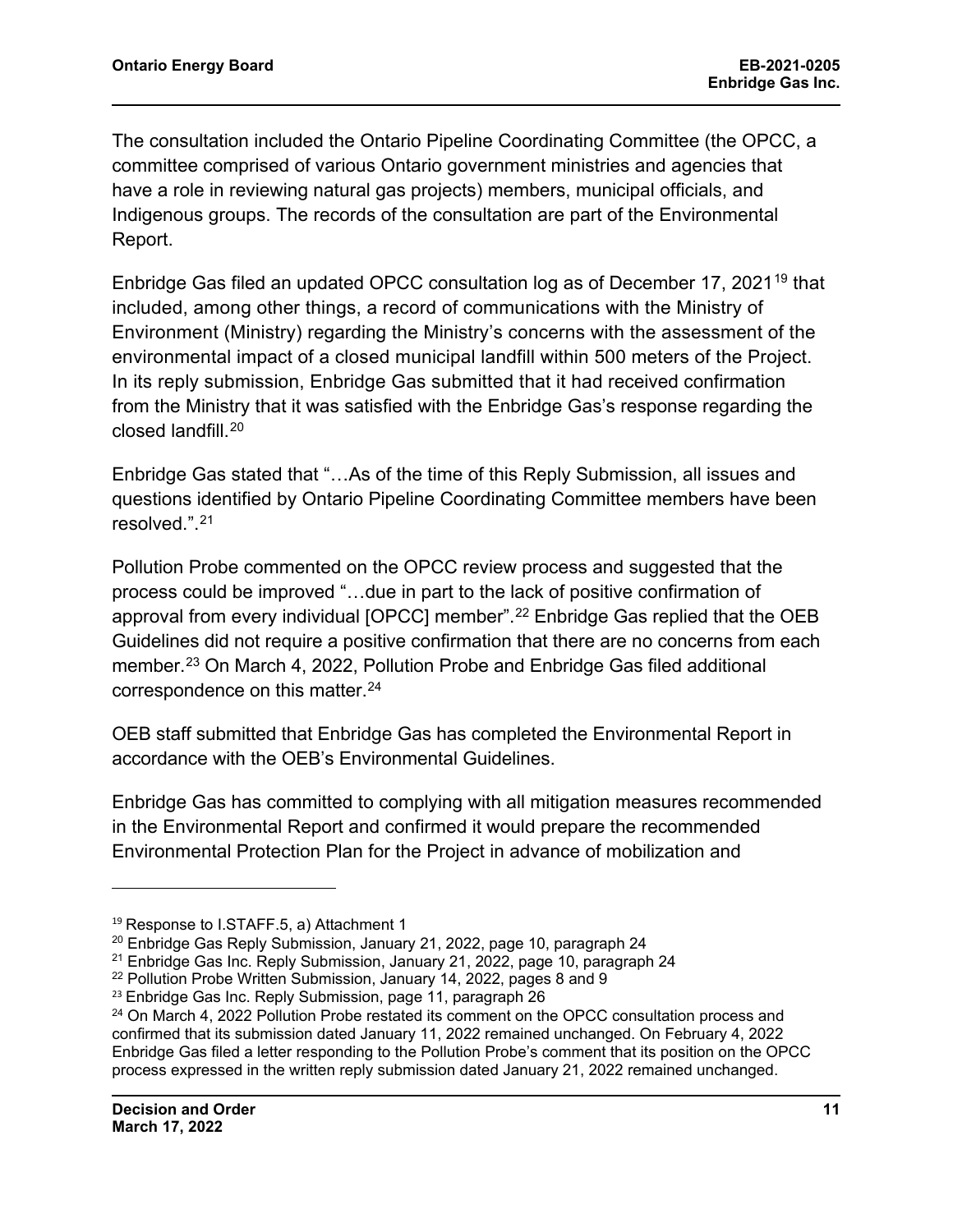construction start. Enbridge Gas explained that the Environmental Protection Plan would incorporate the mitigation measures identified in the Environmental Report and comments received in the consultation with the OPCC and regulatory agencies.

Pollution Probe submitted that the Environmental Protection Plan should be completed and filed with the evidence in future applications. Minodahmun submitted that Enbridge Gas should incorporate Indigenous Traditional Knowledge in preparation of the Environmental Protection Plan. Enbridge Gas has agreed as part of its evidence to consider Indigenous Traditional Knowledge in preparation of Environmental Protection Plans.

Pollution Probe commented that permits and approvals should be obtained prior to construction start and recommended that the OEB include a condition that all approvals and permits be obtained prior to construction start.

Enbridge Gas identified approvals, permits and easements required for crossings, location, and construction of the Project. Enbridge Gas agreed with all of the standard conditions of approval including a condition<sup>[25](#page-13-0)</sup> which states that Enbridge Gas will obtain all the permits and approvals required to construct, operate and maintain for the Project.

Enbridge Gas did not anticipate any delays in obtaining the permits and approvals.  $26$ 

OEB staff had no concerns with the environmental aspects of the Project, given that Enbridge Gas is committed to implementing the mitigation measures set out in the Environmental Report and to completing the Environmental Protection Plan prior to the start of construction.

OEB staff noted that the OEB's Standard Conditions of Approval for leave to construct require Enbridge Gas to obtain all necessary approvals, permits, licences, and certificates needed to construct, operate and maintain the proposed Project. In addition, OEB staff noted that these conditions also ensure that the environmental impacts of the Project are addressed, mitigated and monitored.

<span id="page-13-0"></span><sup>&</sup>lt;sup>25</sup> See condition no. 3 in Schedule B of this Decision and Order

<span id="page-13-1"></span><sup>26</sup> Enbridge Gas Response to interrogatory I.STAFF.10c)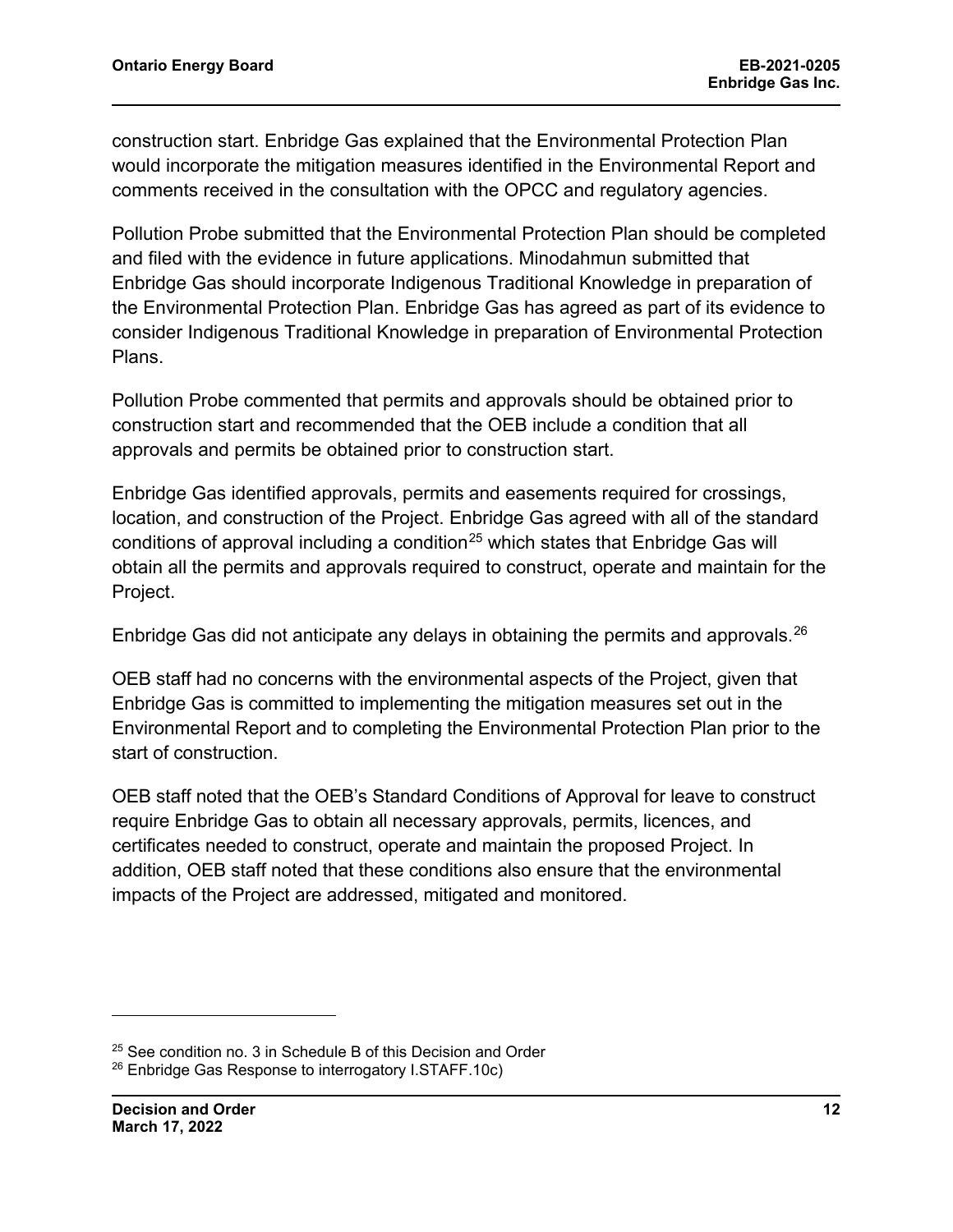### **Findings**

The OEB is satisfied that the environmental impacts of the Project are being adequately addressed. This is supported by Enbridge Gas's commitment to implement the mitigation measures set out in the Environmental Report and to complete the Environmental Protection Plan prior to the start of construction. The OEB notes that the Ontario Pipeline Coordinating Committee was consulted regarding the Project and did not file any concerns.

The OEB further notes that one of the conditions to this approval requires Enbridge Gas to obtain all approvals and permits necessary for the Project prior to the start of construction.

Minodahmun submitted that Enbridge Gas should incorporate Indigenous Traditional Knowledge in preparation of the Environmental Protection Plan (EPP). The OEB notes that this request was accepted by Enbridge.  $27$ 

Pollution Probe had expressed concern over elements of the review undertaken by the OPCC and offered suggestions on how it might be improved going forward. The OEB finds the process related to the review by the OPCC to be sufficient for the purposes of this application. However, Pollution Probe may wish to take this issue up directly with the OPCC and also with OEB staff outside this proceeding.

### <span id="page-14-0"></span>**3.5 Landowner Agreements**

Enbridge Gas stated that most of the proposed pipeline will be located within existing road allowances. Enbridge Gas provided a list of easements required for the location and construction of the Project, indicating the ownership, type of easement, location, and dimensions<sup>[28](#page-14-2)</sup>. Regarding permanent easement rights, Enbridge Gas's application indicated that it needs only one permanent easement from Greenstone Gold Mines GP Inc. and potentially another from Canadian North Railway Company. In its reply submission, Enbridge Gas stated that the permanent easement from Canadian North Railway Company would not be required.[29](#page-14-3)

All other land easements required for the Project are for temporary land use rights during construction and restoration after construction. Enbridge Gas stated that it

<span id="page-14-1"></span><sup>&</sup>lt;sup>27</sup> Enbridge Gas Inc. Reply Submission, January 21, 2022 page 16

<span id="page-14-2"></span><sup>28</sup> Evidence, Exhibit G, Tab 1, Schedule 1, Attachment 5

<span id="page-14-3"></span> $29$  Enbridge Gas Reply Submission, January 21, 2022, page 12, paragraph 29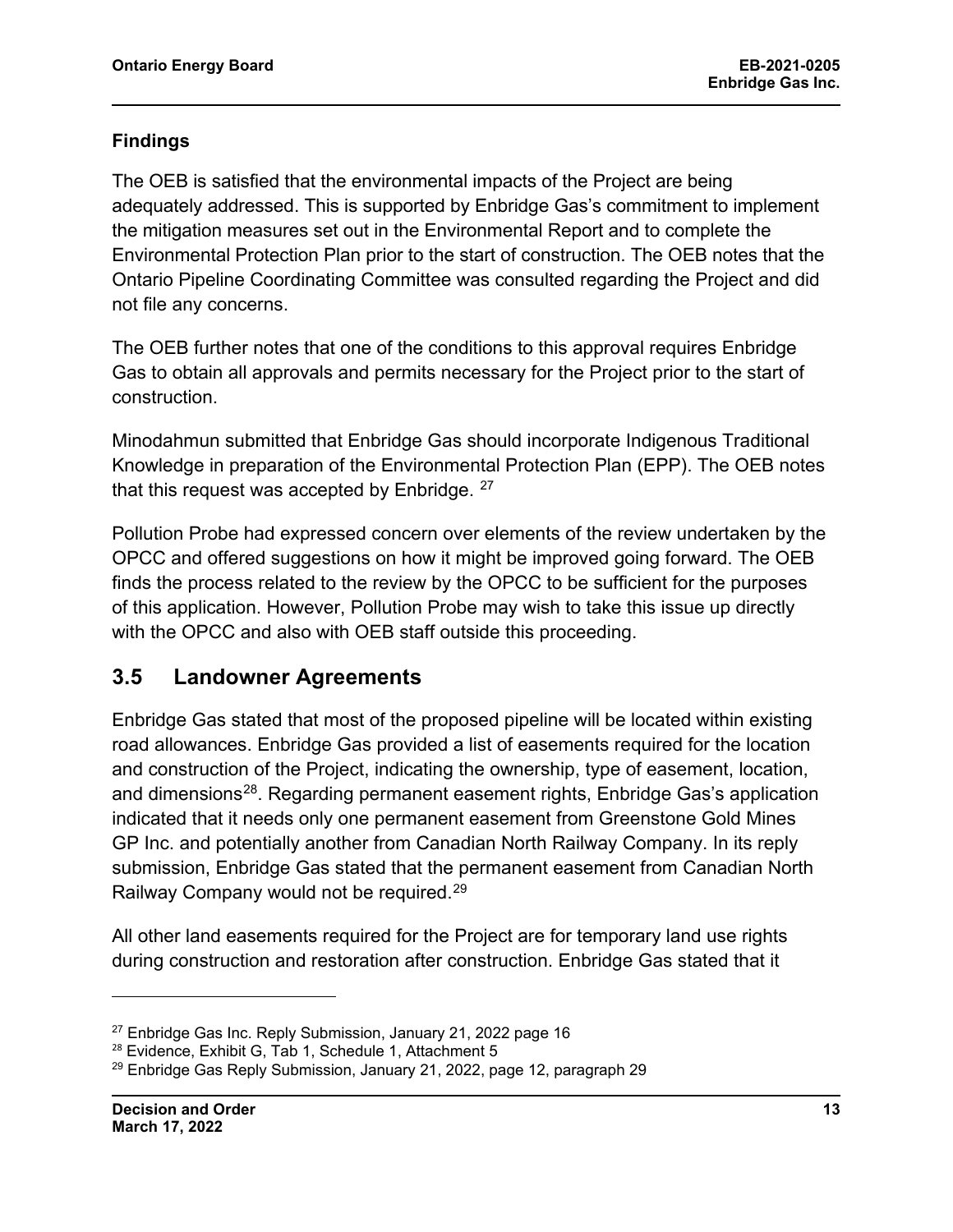would determine specific locations during construction in collaboration with the contractor. Enbridge Gas stated that based on discussions with landowners, it anticipated no issues in acquiring permanent or temporary easement rights for the Project<sup>30</sup>.

Enbridge Gas filed proposed forms of permanent easement (Pipeline Easement) and temporary easement for OEB approval.<sup>[31](#page-15-2)</sup> Enbridge Gas indicated that both forms are modified versions of previously approved forms approved by the OEB in Enbridge Gas' 2021-2022 Storage Enhancement Project.<sup>[32](#page-15-3)</sup> For comparison, Enbridge Gas filed the marked modified forms to show the changes. Enbridge Gas submitted that the modifications to the forms are "...minor and of housekeeping nature.".<sup>[33](#page-15-4)</sup>

OEB staff submitted that the OEB should approve the proposed forms of Permanent Easement and Temporary Land Use Agreement as both contain only minor modifications to the forms previously approved by the OEB. No other party commented on the forms of landowner agreement.

#### **Findings**

The OEB approves the forms of landowner agreements provided by Enbridge Gas. The OEB notes that the majority of the route is along existing rights-of-way and finds that the land acquisition approach undertaken by Enbridge Gas has been prudent and in keeping with standard forms of landowner agreements for such land uses.

#### <span id="page-15-0"></span>**3.6 Indigenous Consultation**

In accordance with the process set in the OEB's Environmental Guidelines, Enbridge Gas has been consulting with Indigenous communities potentially affected by the Project. On January 30, 2019, the Ministry of Energy (Ministry) $34$  formally delegated the procedural aspects of the Crown's duty to consult for the Project to Enbridge Gas

<span id="page-15-1"></span><sup>30</sup> Response to I.STAFF.8

<span id="page-15-3"></span><span id="page-15-2"></span><sup>&</sup>lt;sup>31</sup> Evidence Exhibit G, Tab 1, Schedule 1, Attachment 1, Attachment 2, Attachment 3, Attachment 4 <sup>32</sup> EB-2020-0256

<span id="page-15-4"></span><sup>33</sup> Response to I.STAFF.9 b)

<span id="page-15-5"></span><sup>34</sup> Since Enbridge Gas started the Indigenous consultation process on October 30, 2019, the Ministry of Energy has been renamed. It was formerly named Ministry of Energy, Northern Development and Mines and subsequently restructured to Ministry of Energy and Ministry of Northern Development, Mines, Natural Resources and Forestry.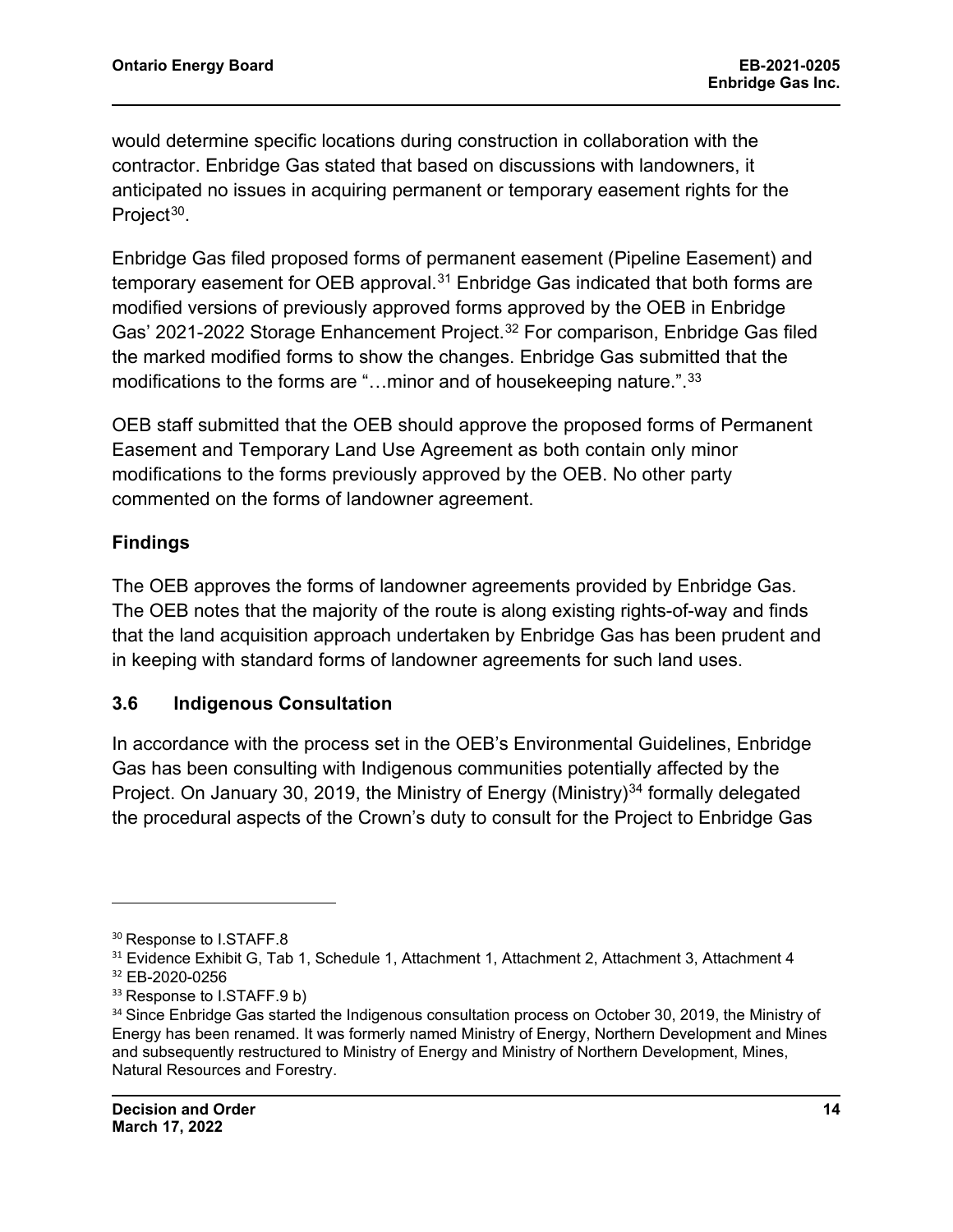(Delegation Letter). In the Delegation Letter the Ministry of Energy identified the following Indigenous communities that Enbridge Gas should consult:

- Ginoogaming First Nation
- Aroland First Nation
- Long Lake No. 58 First Nation
- Animbiigoo Zaagi'igan Anishinaabek
- Biinjitiwaabik Zaagi'igan Anishinaabek
- Greenstone Metis Council
- Red Sky Metis Independent Nation

The Ginoogaming First Nation, Aroland First Nation and the Animbiigoo Zaagi'igan Anishinaabek are members of Minodahmun Development LP partnership (Minodahmun), which is a registered intervenor in this proceeding.

According to Minodahmun's intervention request, its members are affected by the Project with respect to treaty rights, land use, cultural heritage and economic interest. In addition to consultation with Enbridge Gas about the Project, the Minodahmun has signed a Long-Term Relationship Agreement with Greenstone Gold Mine LP (LTRA). [35](#page-16-0)

Pursuant to the Environmental Guidelines, Enbridge Gas was required to file an Indigenous Consultation Report with its application describing (among other things) the consultation activities it had undertaken and a description of what, if any accommodation is proposed with respect to the Project.

Enbridge Gas provided a description of the outcomes of the Indigenous consultation, including commitments it made to Indigenous communities.

These commitments relate to environmental matters, cultural heritage, Indigenous communities' involvement in the Environmental Protection Plans and construction.[36](#page-16-1) Enbridge Gas also confirmed that it had provided capacity funding to the Indigenous communities and that the details of the funding are confidential.<sup>37</sup>

<span id="page-16-0"></span><sup>35</sup> The Long-Term-Relationship-Agreement formally sets Greenstone Gold Mine's commitments towards accommodating the Minodahmun's concerns related to the environment, social and cultural practices and addresses employment, training, business and contracting opportunities.

<span id="page-16-1"></span><sup>36</sup> Response to I.MDLP 3 b)

<span id="page-16-2"></span><sup>&</sup>lt;sup>37</sup> Response to I.MDLP.3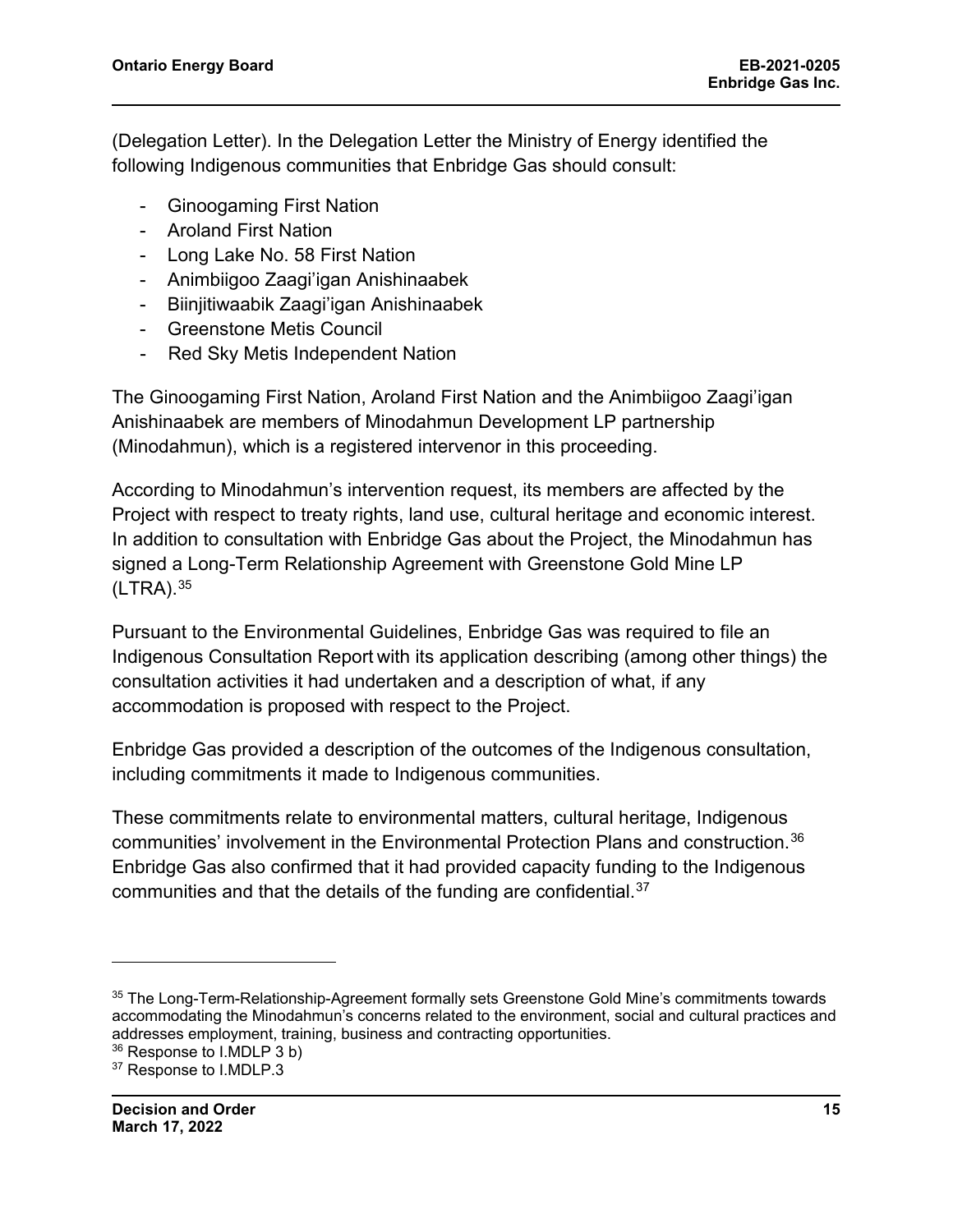Enbridge Gas provided the Indigenous Consultation Report to the Ministry of Energy. [38](#page-17-0) On March 4, 2022, Enbridge Gas filed a Letter of Opinion it had received from the Ministry on March 3, 2022. The Letter of Opinion states that "based on the information provided and through contacting the potentially impacted Indigenous communities directly, [the Ministry] is of the opinion that the procedural aspects of consultation undertaken by Enbridge Gas Inc. to date for the purposes of the Ontario Energy Board's Leave to Construct for the Greenstone Pipeline Project is satisfactory."

OEB staff's submission suggested that the OEB approve the application conditional on receiving the Ministry of Energy's Letter of Opinion. However, the Letter of Opinion has now been filed, and such a condition is therefore unnecessary. OEB staff identified no other concerns.

In its initial written submission filed on January 14, 2022, Minodahmun presented a number of concerns regarding the consultation with Enbridge Gas. Minodahmun's position was that "...commitments require a legally binding instrument (agreement) in order to be effectively dispositioned."[39](#page-17-1) This submission requested that the OEB impose a number of additional conditions on any approval to ensure that a binding agreement was reached. However, **o**n March 7, 2022 Minodahmun filed a letter confirming that it had reached an accommodation agreement with Enbridge Gas, and that it was no longer seeking any additional conditions to an OEB approval.

### **Findings**

The OEB is satisfied that Enbridge Gas followed the OEB's Environmental Guidelines with respect to Indigenous Consultation and finds the Ministry of Energy's Letter of Opinion March 3, 2022 to be adequate evidence that Enbridge Gas' efforts to date are satisfactory to discharge the Crown's Duty to Consult with respect to the Project.

The OEB notes that the Letter of Opinion was based, in part, on the information received by the Ministry of Energy through its direct contact with the potentially affected Indigenous communities.

<span id="page-17-0"></span><sup>38</sup> On June 4, 2021, Ministry of Energy found that the Project presented on May 10, 2021, is not materially different from the project it previously reviewed in 2019. Subsequently, Enbridge Gas filed, on September 10, 2021, the updated Indigenous Consultation Report to the Ministry of Energy. Enbridge Gas also filed with the OEB the updated Indigenous Consultation Log on November 26, 2021.

<span id="page-17-1"></span><sup>39</sup> MDLP Written Submission, January 14, 2022, page 2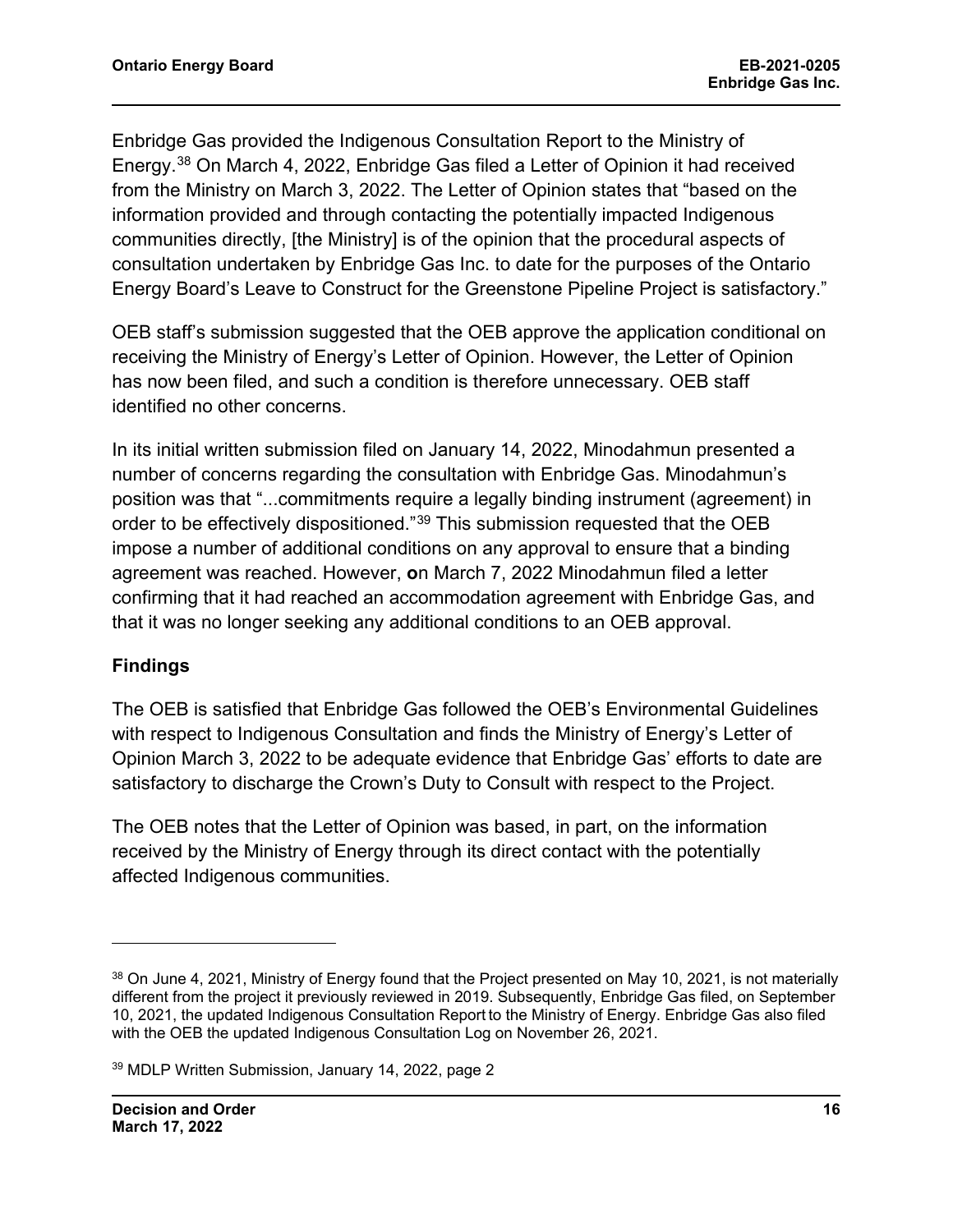The OEB expects that Enbridge Gas will continue its consultation activities with the affected Indigenous communities throughout the life of the Project.

Minodahmun proposed a number of conditions of approval during the course of the written hearing. However, in their letter of comment to the OEB dated March 7, 2022, Monodahmun advised that they have successfully executed a legally binding agreement with Enbridge Gas on behalf of Animbiigoo Zaagi'igan Anishinaabek, Aroland First Nation and Ginoogaming First Nation, and that they are no longer seeking additional conditions in the OEB's decision and order.

## <span id="page-18-0"></span>**3.7 Conditions of Approval**

Section 23 of the OEB Act permits the OEB, when making an order, to impose such conditions as it considers appropriate.

OEB staff sought comments from Enbridge Gas on the OEB's Standard Conditions of Approval for natural gas-related leave to construct applications<sup>40</sup>. In response, Enbridge Gas agreed with the Standard Conditions of Approval with one exception.<sup>[41](#page-18-2)</sup> Enbridge Gas requested that the minimum notice period for commencement of construction, set out in 2(a)(i) of the Standard Conditions of Approval, be at least 5 days prior to the commencement of construction instead of 10 days.

OEB staff submitted that the OEB consider two amendments to the Standard Conditions of Approval: (i) modifying condition 2(a)(i) as proposed by Enbridge Gas; and (ii) adding a condition making leave to construct conditional on Enbridge Gas receiving and filing with the OEB a Letter of Opinion from the Ministry of Energy.

Regarding the modification to the condition 2(a)(i), Enbridge Gas explained that the initial stages of construction require blasting and tree removal and that Enbridge Gas wanted to complete these activities prior to avian nesting time. Enbridge Gas further explained that reducing the construction start notice requirement to 5 days would allow completion of these activities without potential to harm to avian nesting. This was premised on the start of construction in March 2022 and the OEB's leave to construct granted by March 23, 2022. [42](#page-18-3)

<span id="page-18-1"></span><sup>&</sup>lt;sup>40</sup> The link to the OEB Standard Conditions for section 90 applications was also provided in the notice of application together with the Standard Issues List for section 90 applications.

<span id="page-18-2"></span><sup>41</sup> Response to I.STAFF.12

<span id="page-18-3"></span><sup>42</sup> Enbridge Gas Response to interrogatory I.STAFF.12 a)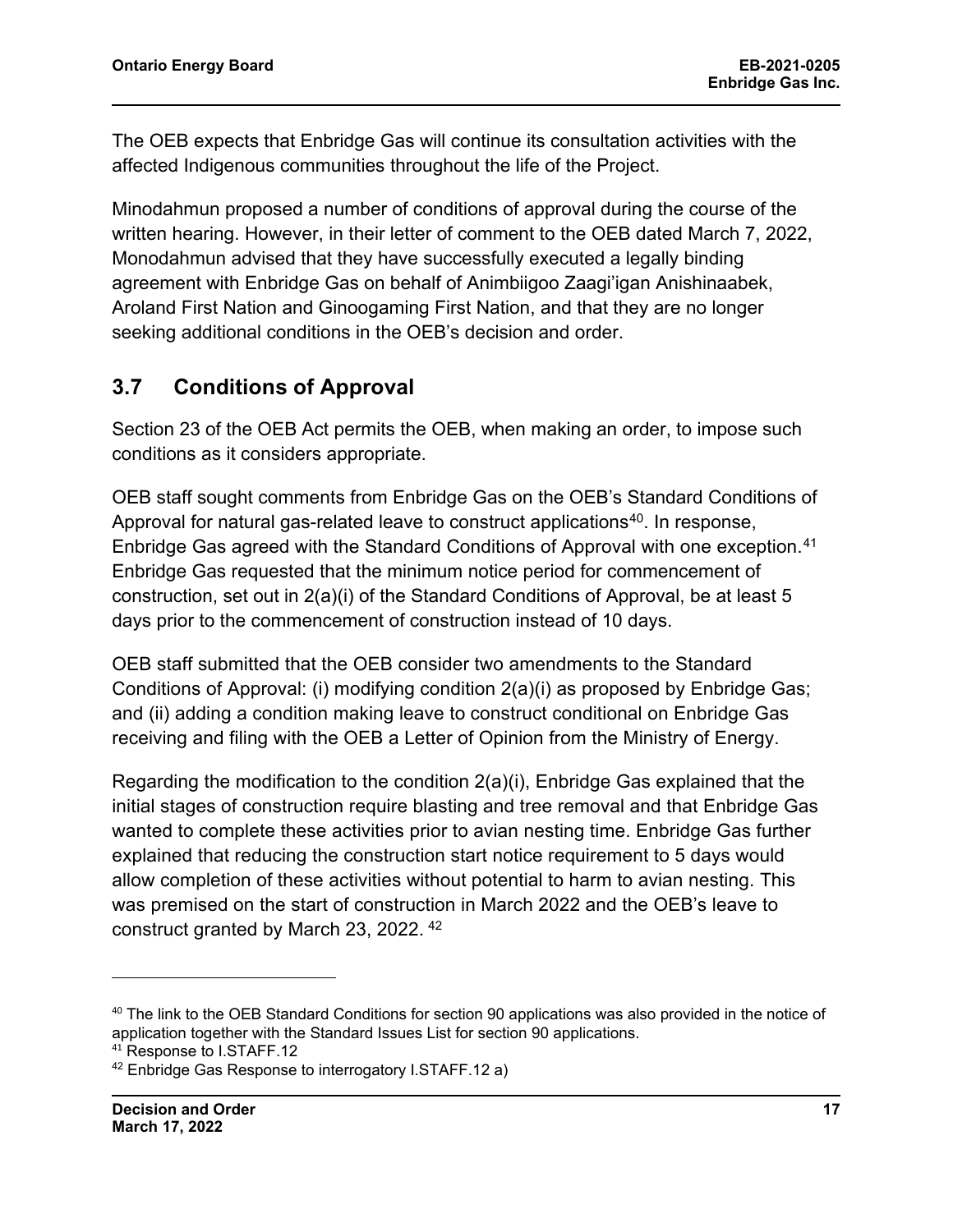OEB staff's proposed condition with respect to a Letter of Opinion from the Ministry of Energy is no longer relevant, as the Letter of Opinion has now been filed.

#### **Findings**

The OEB accepts the Standard Conditions of Approval with modification of condition 2(a)(i) to reduce the construction start notice requirement to 5 days from the current 10 days.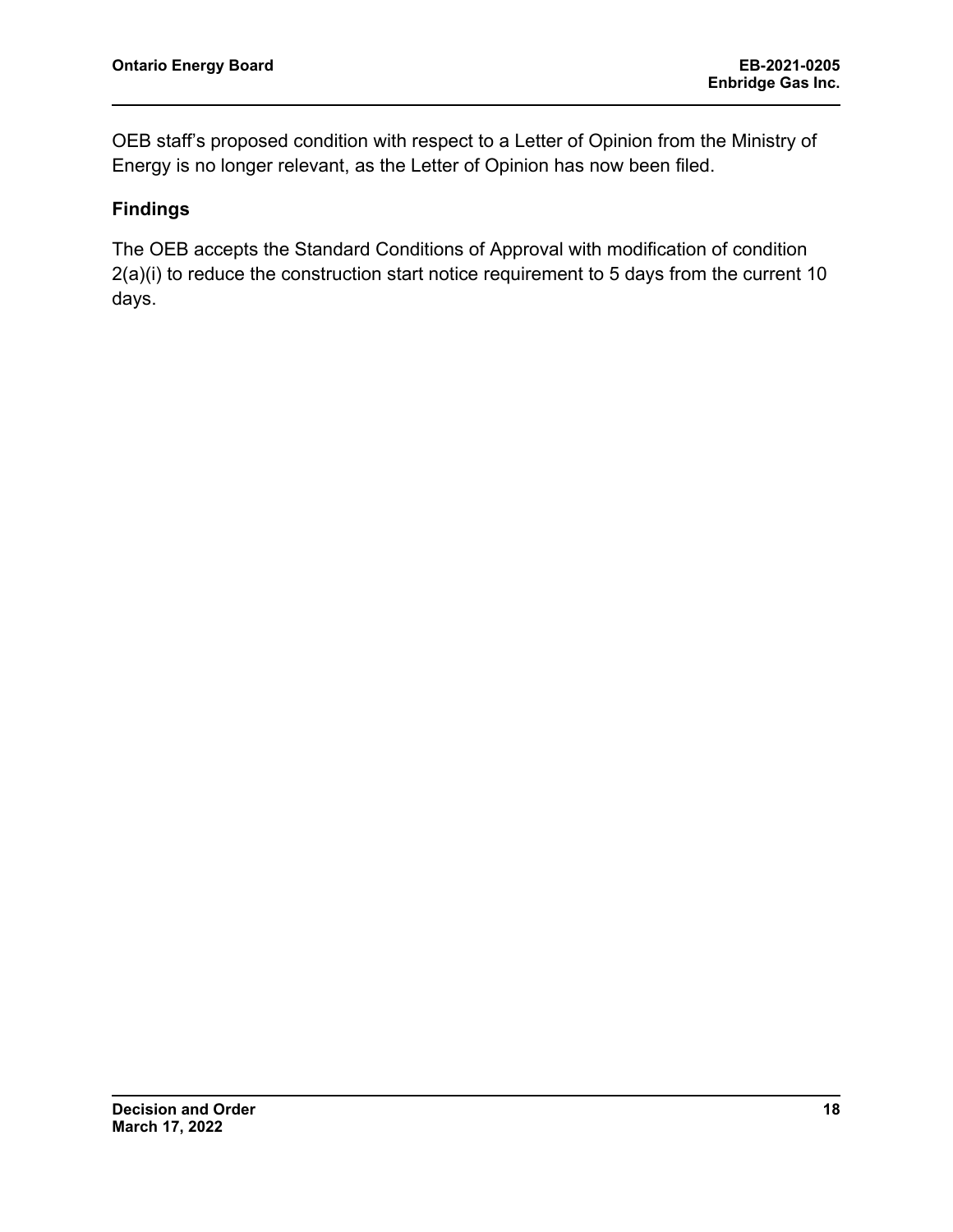## <span id="page-20-0"></span>**4 ORDER**

#### **THE ONTARIO ENERGY BOARD ORDERS THAT:**

- 1. Enbridge Gas Inc. is granted leave, pursuant to section 90(1) of the OEB Act, to construct the Project in the Municipality of Greenstone as described in its application.
- 2. Pursuant to section 97 of the OEB Act, the OEB approves the form of Easement Agreement and Form of Temporary Land Use Agreement that Enbridge Gas Inc. has offered or will offer to each owner of land affected by the Project.
- 3. Leave to construct is subject to Enbridge Gas Inc. complying with the Conditions of Approval set out in Schedule B.
- 4. The information which had previously been designated by the OEB as confidential on an interim basis shall be treated as confidential on a final basis.
- 5. Parties in receipt of confidential information shall either return the subject information to the Registrar and communicate to the Enbridge Gas Inc. that they have done so; or destroy and/or expunge the information and execute a Certificate of Destruction, following the end of this proceeding, in accordance with the OEB's *Practice Direction on Confidential Filings*. The Certificate must be filed with the Registrar and a copy sent to Enbridge Gas Inc.
- 6. Eligible intervenors shall file with the OEB and forward to Enbridge Gas Inc. their respective cost claims in accordance with the OEB's *Practice Direction on Cost Awards* on or before **March 31, 2022**.
- 7. Enbridge Gas Inc. shall file with the OEB and forward to intervenors any objections to the claimed costs of the intervenors on or before **April 7, 2022**.
- 8. If Enbridge Gas Inc. objects to any intervenor costs, those intervenors shall file with the OEB and forward to Enbridge Gas Inc. their responses, if any, to the objections to cost claims on or before **April 14, 2022**.
- 9. Enbridge Gas Inc. shall pay the OEB's costs incidental to this proceeding upon receipt of the OEB's invoice.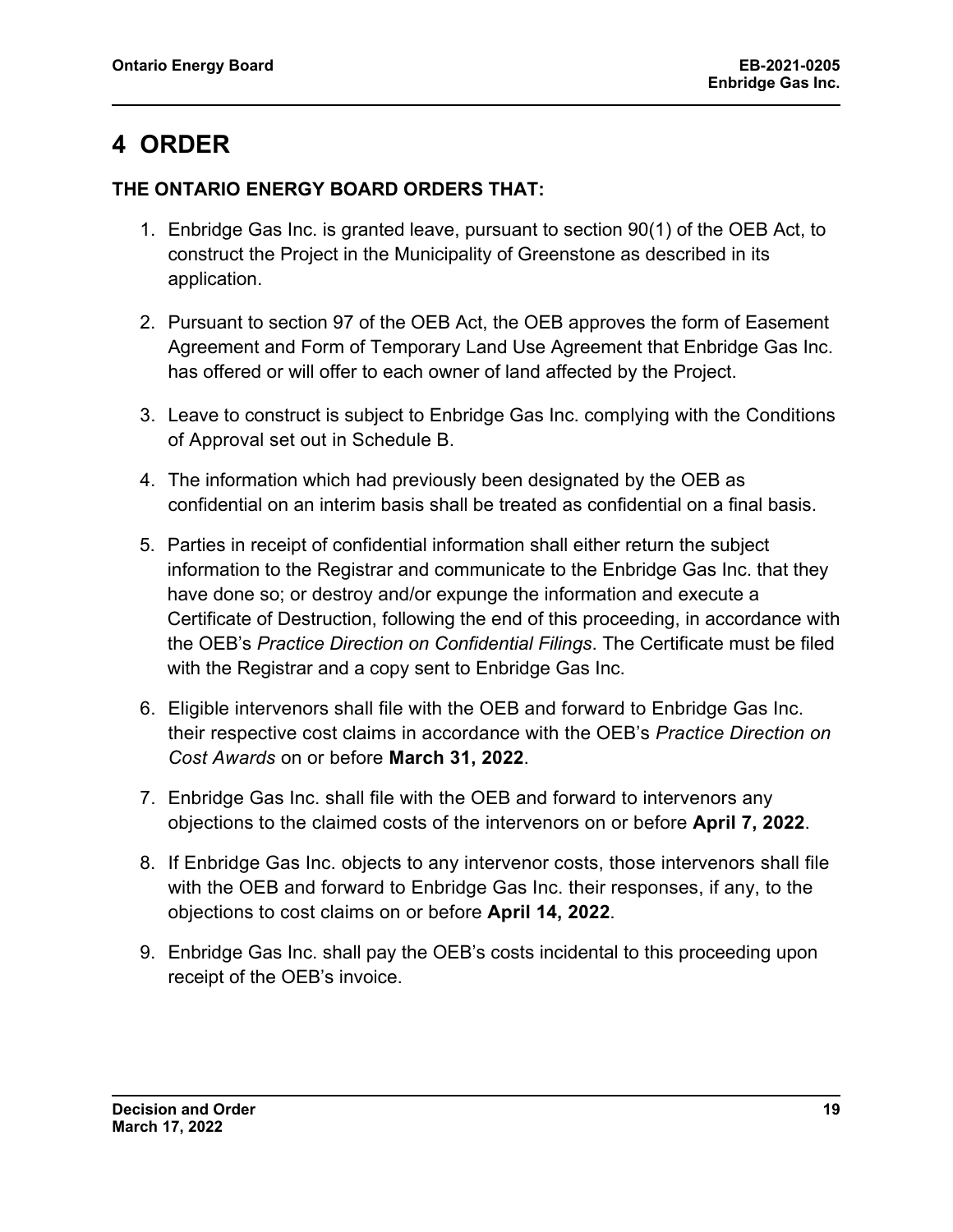**DATED** at Toronto March 17, 2022

#### **ONTARIO ENERGY BOARD**

**Nancy** Marconi Digitally signed by Nancy Marconi Date: 2022.03.17 16:32:22 -04'00'

Nancy Marconi **Registrar**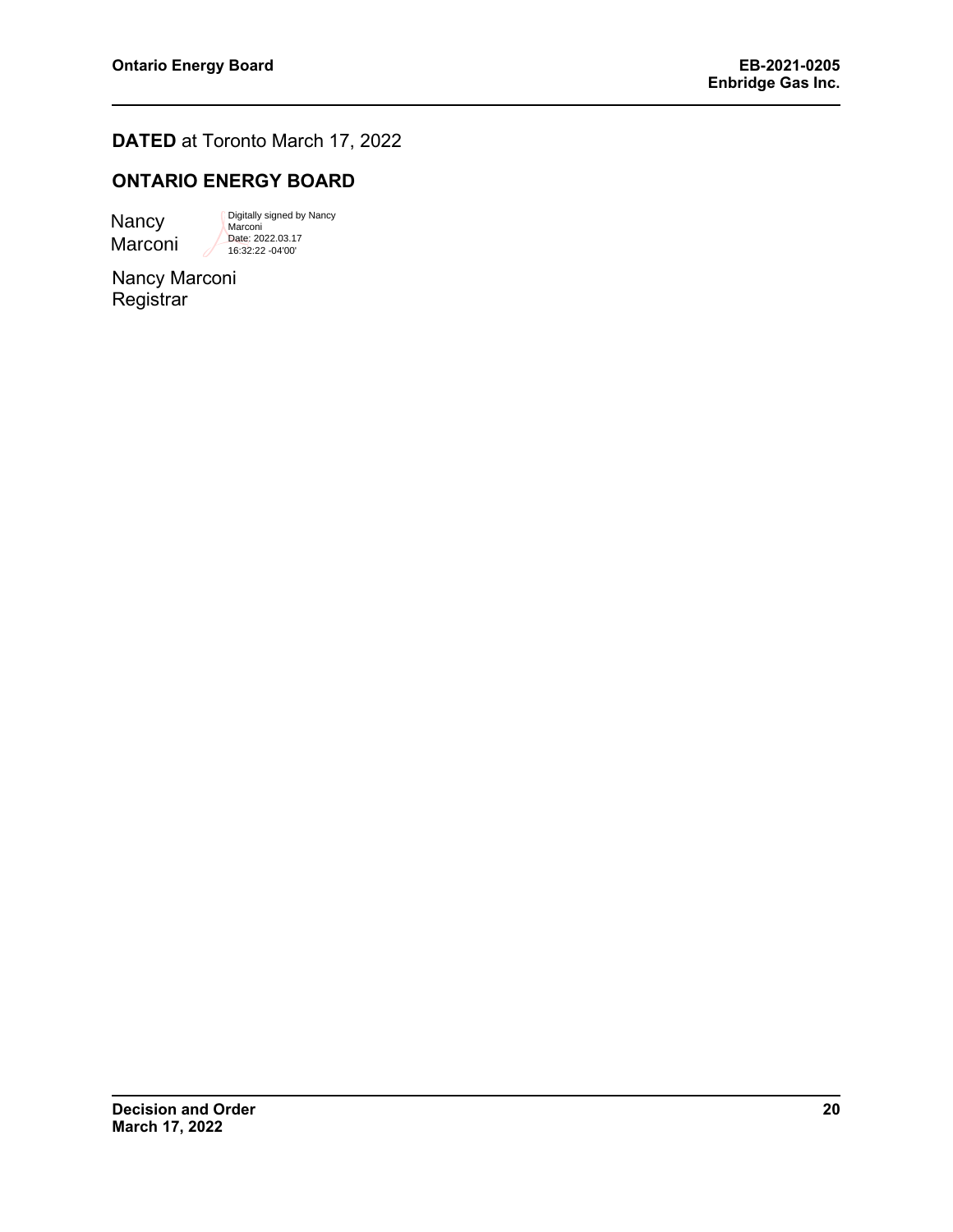<span id="page-22-0"></span>**SCHEDULE A DECISION AND ORDER ENBRIDGE GAS INC. EB-2021-0205 MARCH 17, 2022**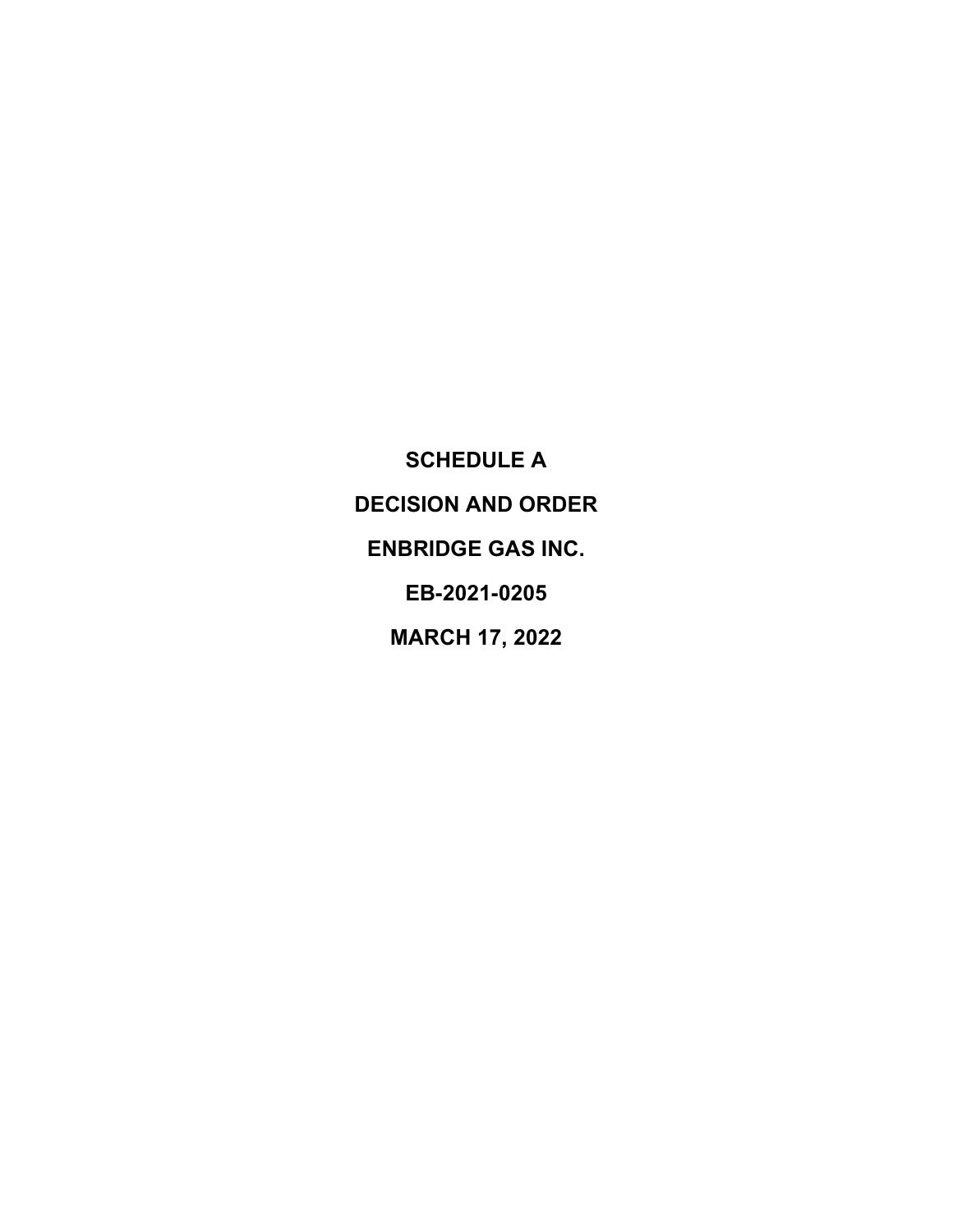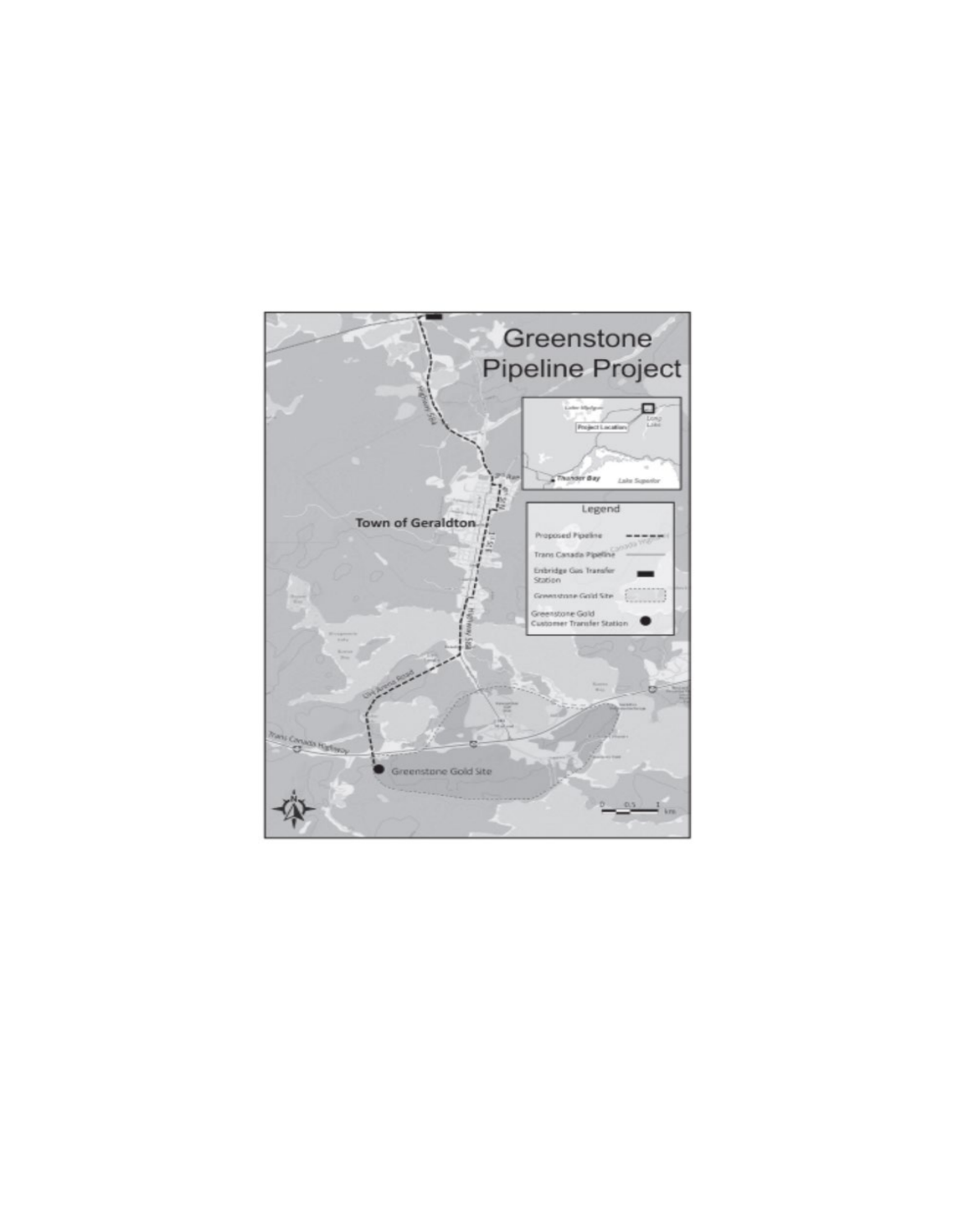<span id="page-24-0"></span>**SCHEDULE B DECISION AND ORDER ENBRIDGE GAS INC. EB-2021-0205 MARCH 17, 2022**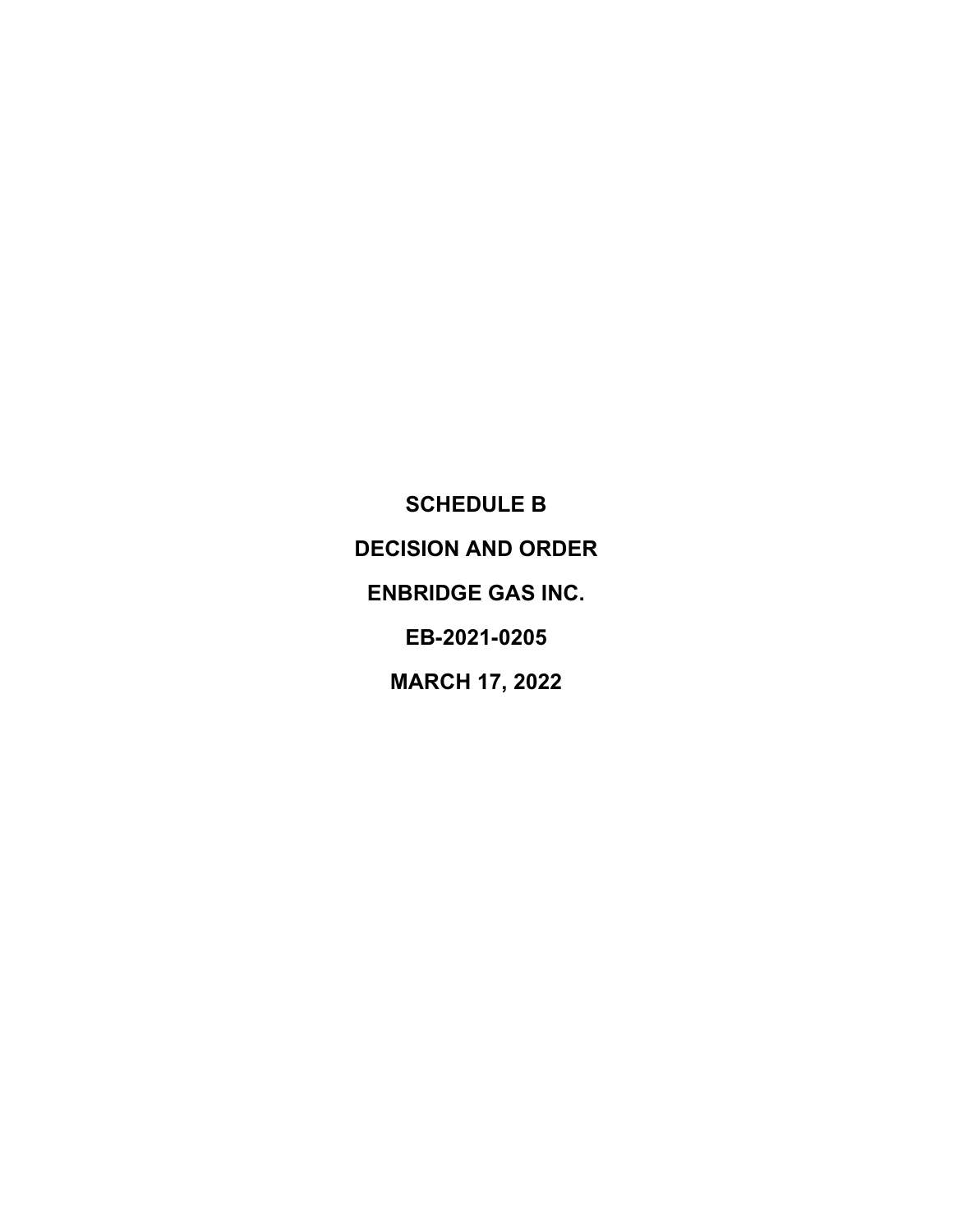#### **Leave to Construct Application under Section 90 of the OEB Act**

#### **Enbridge Gas Inc. EB-2021-0205 Conditions of Approval**

- 1. Enbridge Gas Inc. shall construct the facilities and restore the land in accordancewith the OEB's Decision and Order in EB-2021-0205 and these Conditions of Approval.
- 2. (a) Authorization for leave to construct shall terminate 12 months after the decision is issued unless construction has commenced prior to that date.
	- (b) Enbridge Gas Inc. shall give the OEB notice in writing:
		- i. of the commencement of construction, at least 5 days prior to the date construction commences
		- ii. of the planned in-service date, at least 10 days prior to the date the facilities go into service
		- iii. of the date on which construction was completed, no later than 10 days following the completion of construction
		- iv. of the in-service date, no later than 10 days after the facilities go into service
- 3. Enbridge Gas Inc. shall obtain all necessary approvals, permits, licences, certificates, agreements and rights required to construct, operate and maintain the Project.
- 4. Enbridge Gas Inc. shall implement all the recommendations of the Environmental Report filed in the proceeding, and all the recommendations and directives identified by the Ontario Pipeline Coordinating Committee review.
- 5. Enbridge Gas Inc. shall advise the OEB of any proposed change to OEBapproved construction or restoration procedures. Except in an emergency, Enbridge Gas Inc. shall not make any such change without prior notice to and written approval of the OEB. In the event of an emergency, the OEB shall be informed immediately after thefact.
- 6. Concurrent with the final monitoring report referred to in Condition 8(b), Enbridge Gas Inc. shall file a Post Construction Financial Report, which shall provide a variance analysis of project cost, schedule and scope compared to the estimates filed in this proceeding, including the extent to which the project contingency was utilized. Enbridge Gas Inc. shall also file a copy of the Post Construction Financial Report in the proceeding where the actual capital costs of the project are proposed to be included in rate base or any proceeding where Enbridge Gas Inc. proposes to start collecting revenues associated with the Project, whichever is earlier.